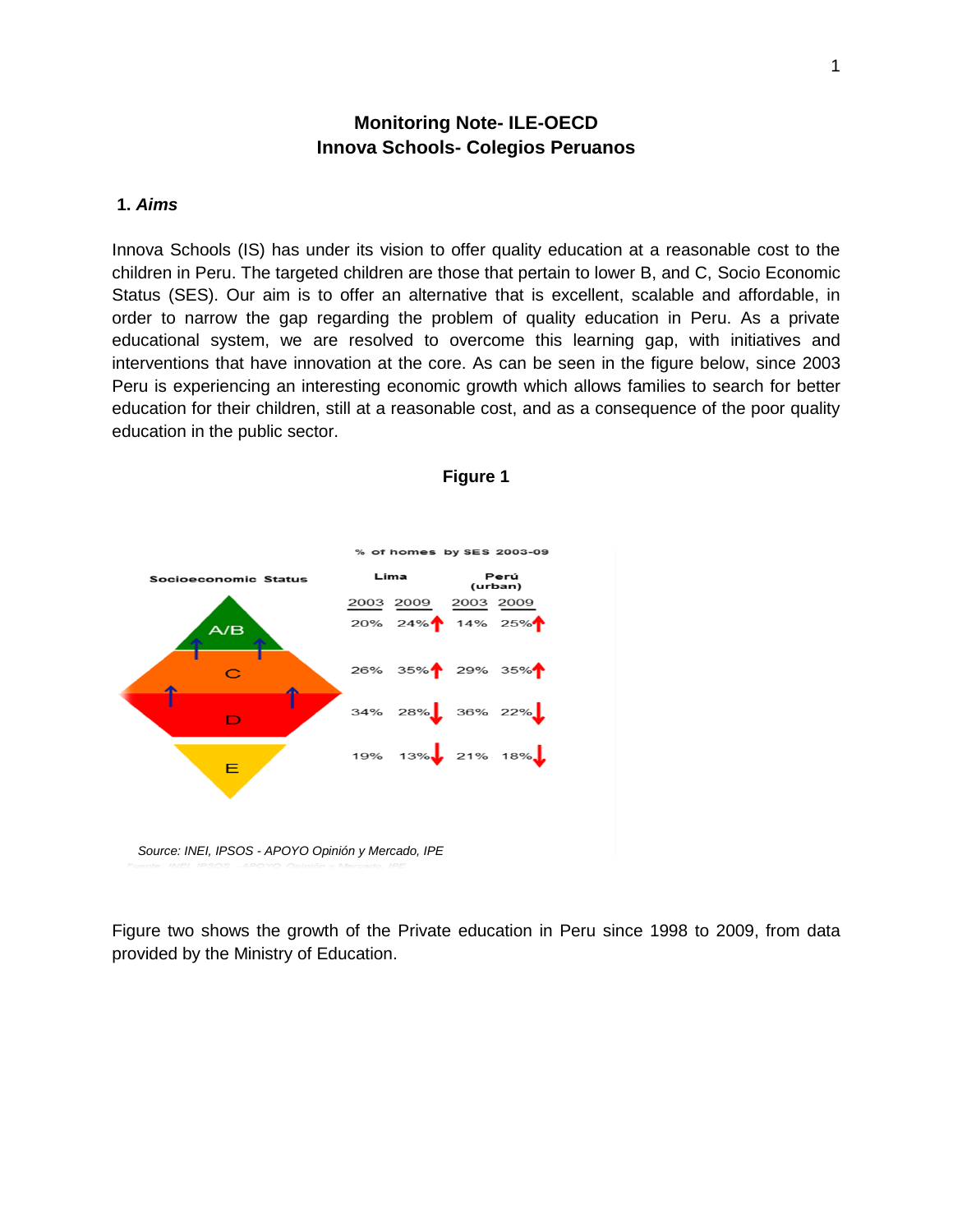![](_page_1_Figure_0.jpeg)

**Figure 2**

Since we are a private educational system, we have put into place some innovations in order to be scalable and sustainable, however for the purposes of this paper we will refer to one particular innovation, the one we have put into place to answer the following question: What is the most effective implementation of blended learning? More specifically: What might be the ideal combination of teacher hours and use of technology to overcome the student achievement gap? We see in the use of technology an efficient way to deal with different pace of students learning.

## **2.** *Leadership and partners*

*At the educational system level*, Jorge Yzusqui our CEO is a member of the National Council of Education [Consejo Nacional de Eduación-CNE]. There is also a close connection between our CEO and Martín Vegas who is the vice-minister of pedagogic management at the Ministry of Education in Peru

*In terms of institutions of higher education* we have an agreement of cooperation with PUCP [Pontificia Universidad Católica del Perú] from which we beneficiate from all the educational technological innovations that the university develops. IS has developed some projects of professional development, especially one related to reinforcing capacities of teacher monitoring, with UPCH [Universidad Peruana Cayetano Heredia]. We also count with the support for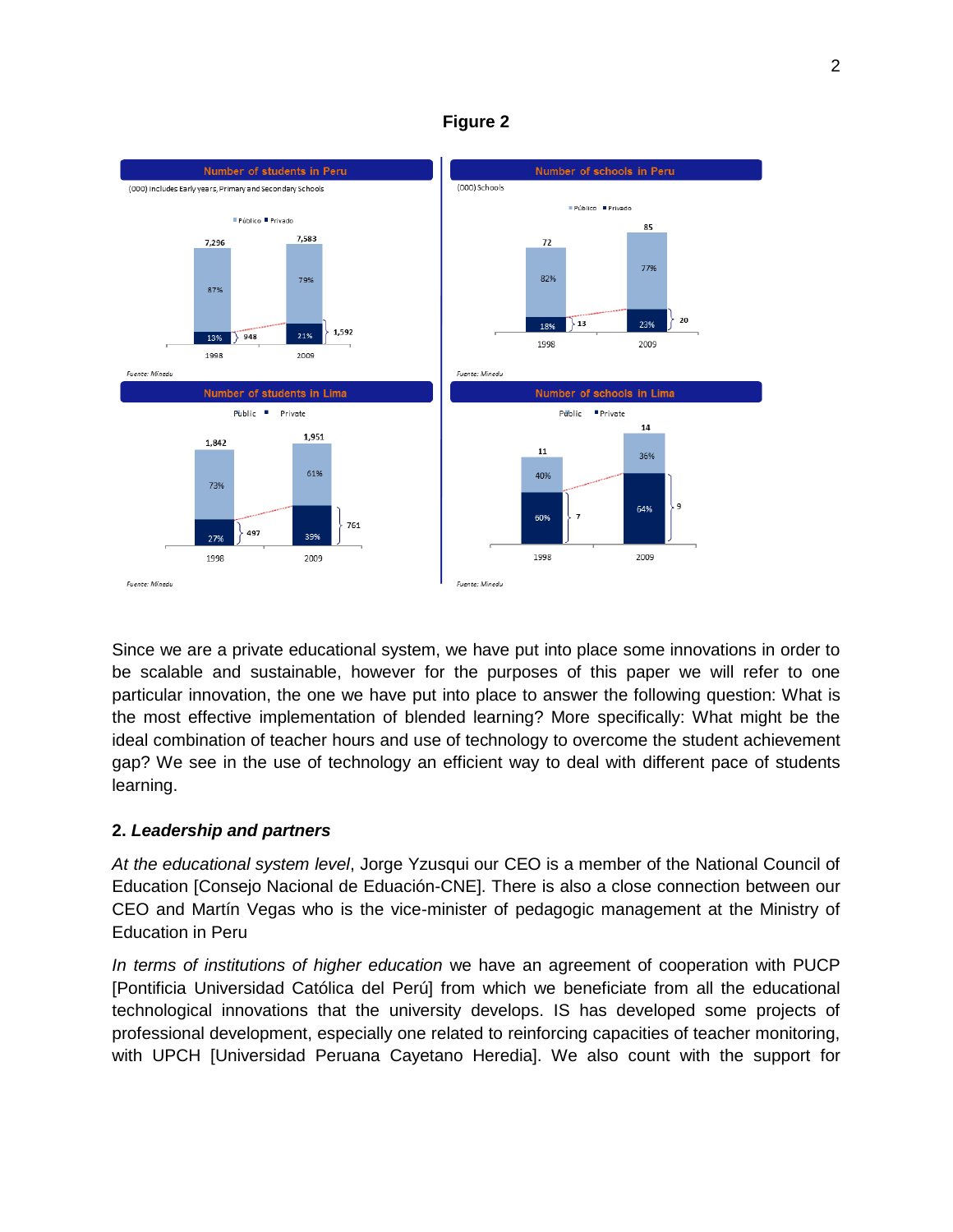professional development from UCIC [Universidad Coorporativa de Intercorp] which is the Corporate University of the Interbank Corporation<sup>1</sup>.

*In terms of business corporations*, we have an agreement with Google by which Google deploys the apps (e-mail, word processor, spreadsheets, presentations, and forms) for students and teachers. Google also funds some of our pilots to verify connectivity issues in our media labs. Another strategic partner is IDEO which is an innovation international consultant firm with which we have developed some of our innovative strategies in terms of use of space, pedagogy, construction model, use of technology and others.

Each of our schools also establishes relationships and work directly with local organizations from different sectors: NGOs, government, private sector, etc.

## **3.** *Context*

 $\overline{\phantom{a}}$ 

Here we refer to some important aspects surrounding the origins of Innova Schools in Peru: the economic and social context, privatization, and the educational context in Perú. Perú has the highest growth (6.9% in 2012) and lowest inflation (2.8% in 2012) in Latin America.<sup>2</sup> Per capita income is higher and the poverty rate has decreased from \$2.3k and 51% respectively in 2003 to \$6.0k and 27.8% in 2011<sup>3</sup>. The emerging middle class has expanded over the past decade: SES C grew from 15% of the population in 2003, to 20% in 2011.

Peru has a school population of approximately 7.2 million children, 22% of the students in Peru attend private schools, in Lima 43% attend private schools as a consequence of the economic growth. There are 21 000 private schools in Peru**<sup>4</sup>** .

In recent years, the problem of quality has been addressed at different levels by the national educational system:(i) students and teacher assessments are being applied, (ii) a Public Teacher Career path has been developed, (iii) national standards on student performance are also being developed recently. We describe these issues more broadly in the following lines.

*National assessments on student and teacher performance*

-National assessment on student performance. These are on mathematics, language arts, and science. These are applied to students in some grades through primary and secondary level and are not done periodically: 1996, 1998, 2001, 2004 $^5$ .

- National censal assessment of student performance on 2nd grade: This is a REading and Comprehension and Mathematics assessment for second graders

<sup>1</sup> The Interbank corporation is the corporation to which Colegios Peruanos belongs*.* 

 $2$  Banco Central de Reserva (2013): Reporte de Inflación. Panorama actual y proyecciones macroeconómicas. Marzo 2013, Lima.

<sup>&</sup>lt;sup>3</sup> Instituto Nacional de Estadística e Informática (2012): Informe Técnico: Evolución de la Pobreza 2007-2011. Mayo, 2012, Lima.

<sup>4</sup> Information retrieved from Unidad de Estadísticas Educativas - ESCALE. Ministerio de Educación, Lima- Peru,

<sup>5</sup> Cueto, Santiago (2007): Las evaluaciones nacionales e internacionales de rendimiento escolar en el Perú: balance y perspectivas. En: Investigación, políticas y desarrollo en el Perú. Lima: GRADE, 2007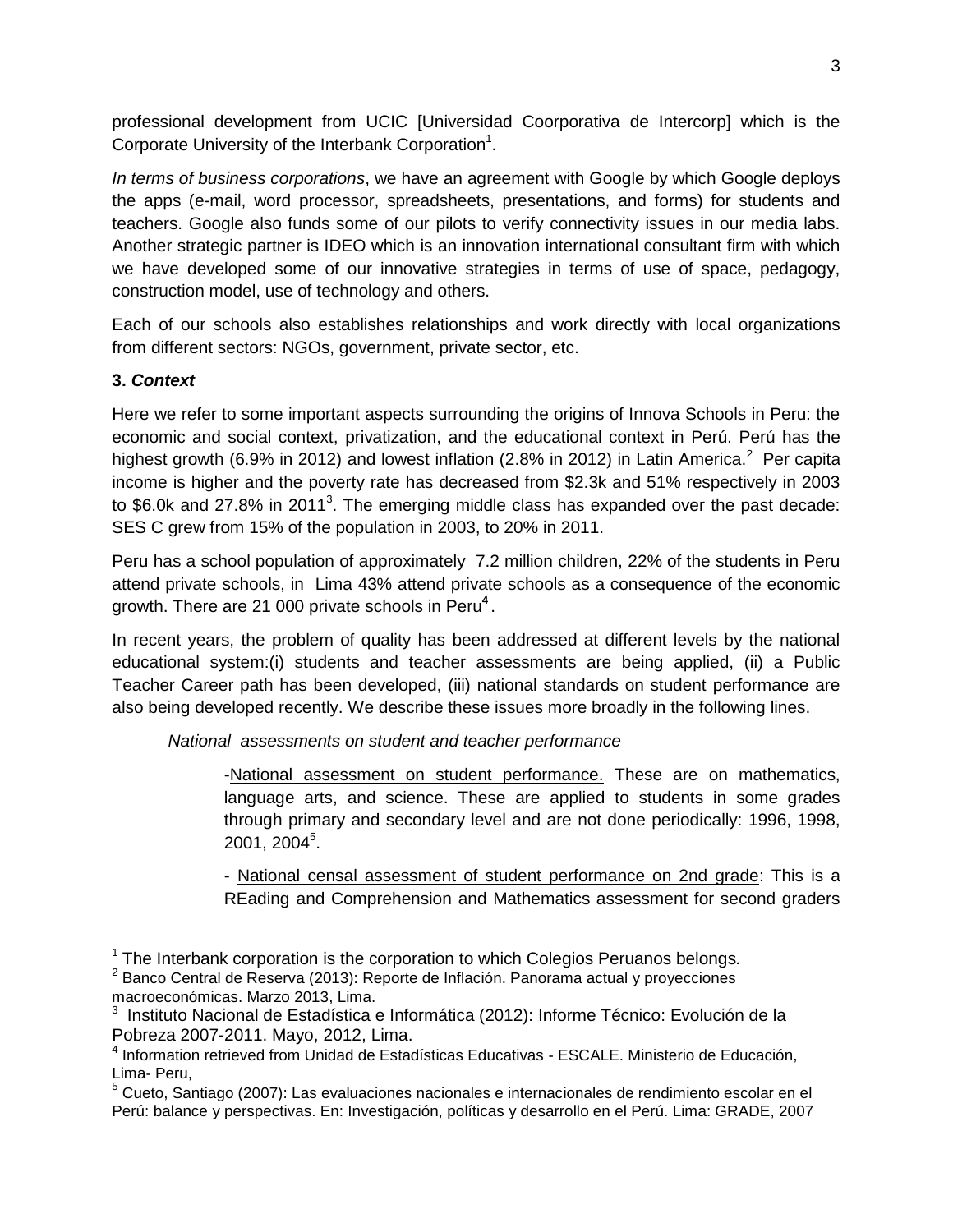in Peru. This assessment started on 2007 and has been taken on yearly basis since then. The last national census evaluation in 2012, indicated that only 13% of students in second grade were proficient in math, and 31% were proficient in Reading and comprehension $6$ . The goals for student proficiency in mathematics and reading comprehension are 35% and 55% respectively for this assessment by 2016.

- National assessment of teacher performance is still a controversial issue in the country because of the lack of clarity about teacher performance standards and because of the type of tests that have been designed to assess teacher performance- which at the same time derives from the problem of lack of standards. This assessment started on 2007 and the law establishes that should be taken every three years.

*Public Teacher Career Path*

A national reform of Teacher Career Path was launched by 2007<sup>7</sup> and relaunched by  $2012^8$ . As a result, there is an increasing number of public teachers taking the national assessments for teachers and engaging in professional development processes, aligned to the results of these standardized testing <sup>9</sup>. Some teachers are seeing an increase in their salaries as a consequence of this engagement. Some teachers are more attracted by the idea of becoming a public school teacher in Peru, as a result of the salary compensations related to the Public Teacher Career.

## *National Standards on Student Performance*

National standards for Elementary and Secondary Education in Mathematics and Language Arts have recently been published. Standards for the rest of the areas in the curriculum are still being developed.

All these reform movements should impact on student achievement over time. However, it is important to state that these might not be sufficient considering peruvian current results in national and international assessments. These results show a big student learning gap compared to student performance in other countries in the region and the world.

It is in this context of sustained economic growth with its consequences on privatization, and low teacher and student performance, that IS has emerged. The systematic economic growth has caused families over time, to start considering private schools as an option for the education and as a possibility to offer a better future to their children. This explains the privatization phenomenon. Nevertheless the problem of quality education, expressed in poor teachers and

 $\overline{a}$ 

 $6$  Ministerio de Educación (2013): Resultados de la Evaluación Censal de Estudiantes de Segundo Grado. MINEDU: Lima, 2012

<sup>&</sup>lt;sup>7</sup> Ley de la Carrera Pública Magisterial. Law № 29062. 11 July, 2007

 $^8$  Ley de Reforma Magisterial. Law N° 29944 . 25 November, 2012

 $^9$  Rodríguez, C. (2010): Educación Vol. XIX, N° 37, septiembre 2010, pp. 87-103.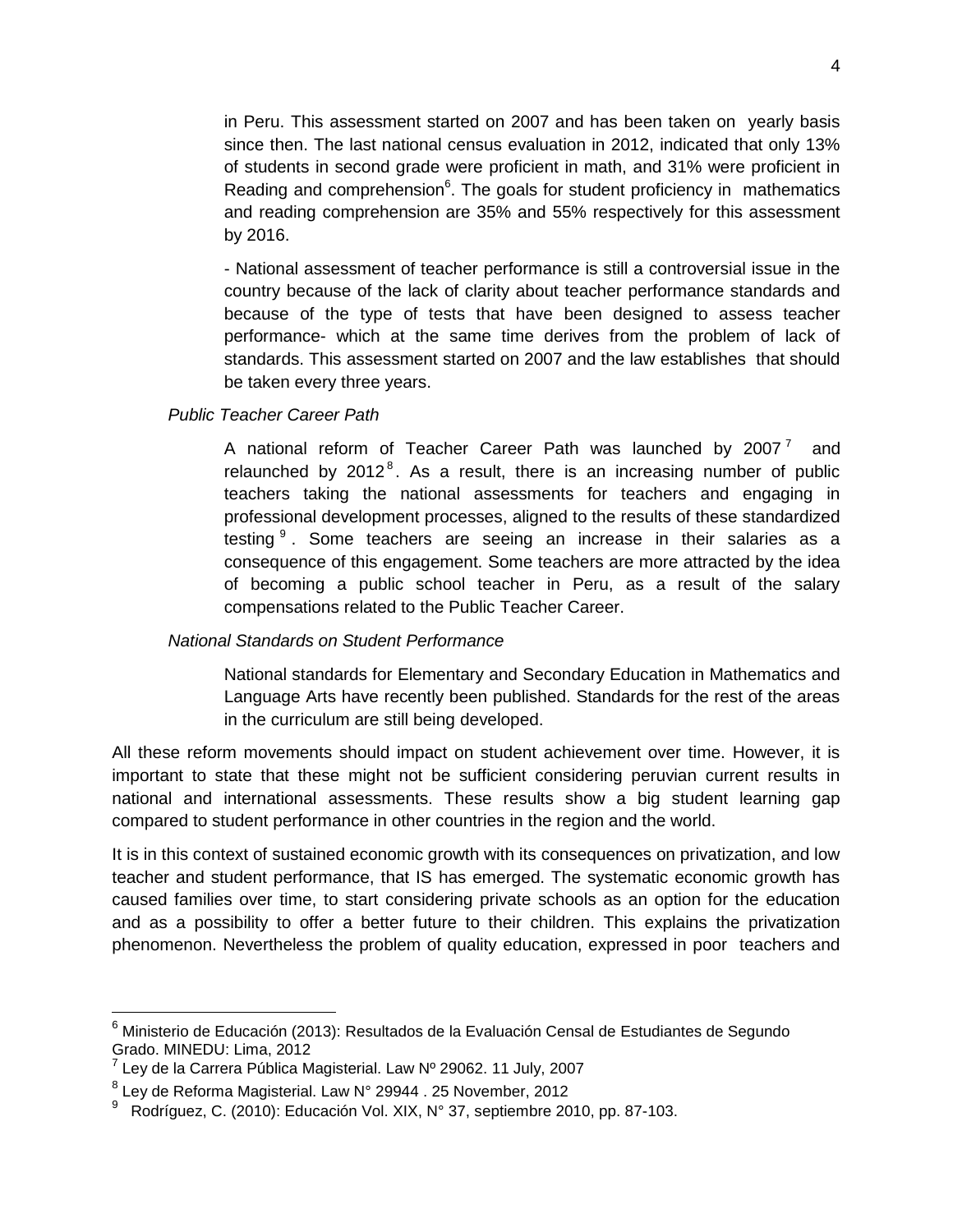student performance, represents a big challenge in order to implement a quality education in both: private and public schools in the country.

As it has already been described, there are some educational policies recently put into place at a national level (national assessments on teacher and student performance, standard based policies) that might have an impact on this problem of quality education overtime, but these might not be sufficient considering the huge gap on peruvian student achievement.

IS is trying to answer to this problem with the creation of a network of private schools through an initiative that has the ideas of: "excellence", "affordable" and "scalable" at the core. IS sees in the blended learning strategy not only a strategy to overcome the problem of teacher performance, but also an opportunity to impact on student achievement; because of the scale (70 schools in 20 years) IS has to come up with innovative ways in which the problem of teacher performance can be addressed in the short term.

The overall idea is not to completely substitute the teachers in their role of teaching, it is to find a ratio that will allow the learning process to combine face to face, teacher and student interaction, in contexts of collaborative and inquiry learning; with other spaces of autonomous learning that are student led, and in which technology plays an important role.

#### **4.** *Resources*

To provide an account of our resources we will refer to financial resourcing, facilities, equipment, technological resources and the way the Area of Educational Planning and Management is organized.

#### *Financial resourcing*

To perform its vision, IS started as a full-fledged company with a carefully designed plan. The total estimated investment is circa \$300 million, with an equity capital contribution of \$76 million. The balance of the investment will be funded by internally generated cash flows and financial leverage. The Inter-American Development Bank has granted Colegios Peruanos - Innova Schools a loan of \$15 million to finance the expansion of our network.

#### *Equipment and Technology*

We have a significant investment in technology and connectivity. A regular school has 27 classrooms, 2 media laboratories, 1 science laboratory and open spaces for lunch and recreation. An average school has 100 computers, 20 multimedia projectors and internet connection of 3 mbps. Internet connectivity is difficult in Peru, especially in the areas where our schools operate.

#### *Area of Educational Planning and Management*

This area gives supports in all the possible aspects of the daily activities of a school, that is why it articulates the academics, operation and logistics sections of Innova Schools.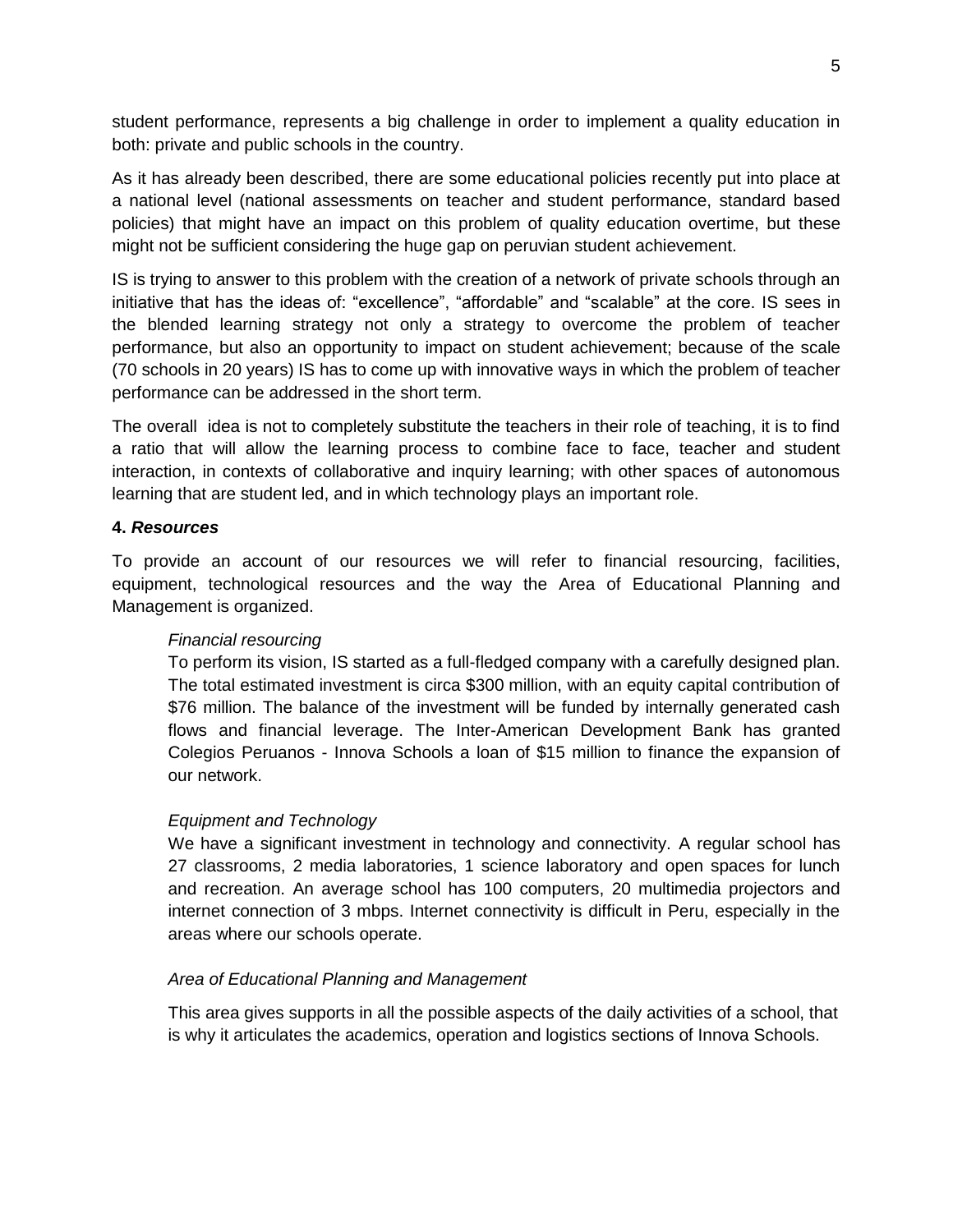![](_page_5_Figure_0.jpeg)

-*Teachers*: Young professionals with little or no experience as teachers in previous schools. They are trained in our teaching methodology and handle around 30 teaching hours per week.

-*Academic coordinators*: These are mostly our best kindergarten or elementary school teachers, with at least three years of teaching experience in our schools. This is part of a career line in which becoming a Principal is also a possibility*.*

*-Service Coordinators:* They are responsible of schools logistics, maintenance and administration. They have an administrative background and work directly with the principals.

*-Principals*: The head of the school, a professional in education that has had some school leadership experience. This persona has either been Head of a school department or Head of a school level.

-*Regional Directors*: This is a professional with experience in school management who is responsible of approximately 7 schools in many aspects: pedagogical as a priority, financial, marketing, and other issues related to school management.

-*The Academic Department* has Curriculum area specialists for the core subjects (mathematics, language arts, english as a second language, and science). These are experienced teachers that have also had experience in activities related to curriculum design and teacher training. The academic director makes decisions regarding the study plan, curriculum and pedagogy in general.

-*The Area of Innovation:* The innovation department designs, prototypes and pilots new breakthrough ideas at innova schools. Currently the area is working on initiatives in 4 key areas: academics, space, systems and infrastructure. With an eye to the future the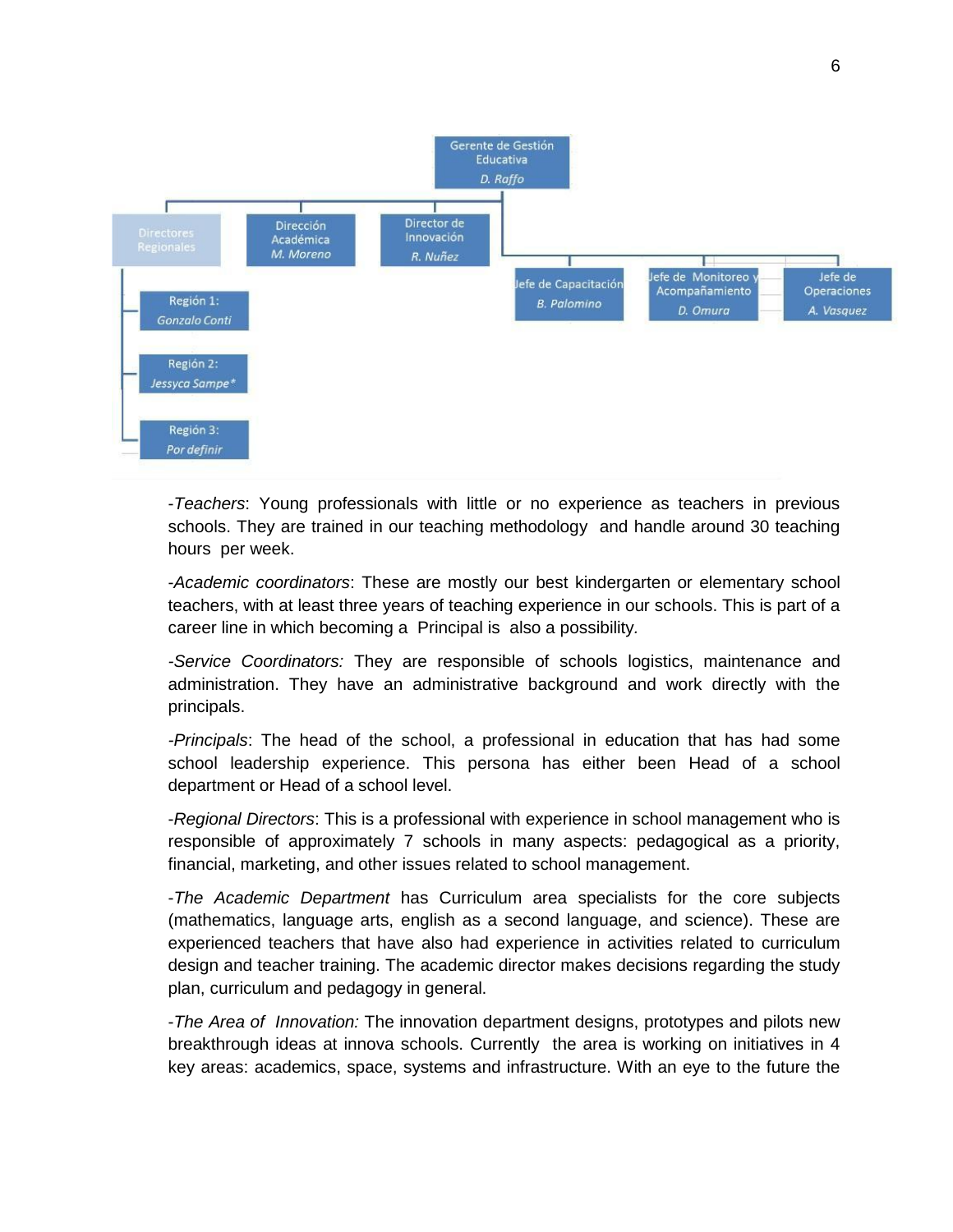area is exploring digital content and content generation platforms that will help incorporate adaptive learning to our learning model.

-*The area of professional development:* This area works in coordination with the academic department and UCIC, the corporate university of Intercorp, to design the training programs for teachers and school leaders. These programs are aligned to the educational model, and the training needs of the personnel. The area offers different learning pathways for teachers at different levels of teaching experience and performance at IS.

In 2013 a formal agreement was developed with UCIC through which we were able to systematized teacher training programs. A cascade training model has been developed where many of our academic coordinators have participated as trainers (teachers teaching teachers). We worked with our teachers in "macrosedes"<sup>10</sup>.

The following learning modules were designed and delivered through the teacher training program: Competences for lifelong learning framework, Blended learning, collaborative learning (group learning mode) , solo learning mode and use of software, the use of TRC for teachers lesson planning, students assessment,implementation of the Innovation Program, use of google tools, among other courses that dealt with the role of the teacher at IS.

-*The Area of Teacher Monitoring* (*teacher monitoring teachers*): These are mostly IS teachers or teachers from other schools that have proved to be good at teaching, these teachers are trained to provide feedback to the teachers in service at IS. Becoming a teacher mentor in the core areas of the IS curriculum is also attractive and part of the career path offered at IS, to our in service teachers

A large scale system for teacher monitoring was implemented in 2013. This system is formed by 16 teacher mentors that visit schools. These mentors are organized in groups of 4 (each one specializes in one of our core subjects: Math, Spanish, English and Science). The mentors visit a "macrosede" and mainly support teachers from 4th to 11th grade. Lower grades are monitored and supported by the Academic Coordinators and Principals in each school.

The implementation of this system has included selection and hiring of teacher mentors, and a specialized training that has been conducted by Universidad Peruana Cayetano Heredia (UPCH). This university in Peru has developed some expertise in teacher monitoring for the public sector. A system for collecting and reporting data from teacher monitoring has been designed and regular meetings with principals and regional directors are held to socialize and discuss the data from the observations.

-*Service and schools management coordinators*: These are professionals that come from management experiences in the private sector and help Principals deal with the administration of the schools. The aim here is to liberate Principals from the

 $\overline{\phantom{a}}$ 

 $10$  Macrosedes are strategic sites, a school that has been chosen because of its strategic location to attend a population of teachers that belong to the same geographical area.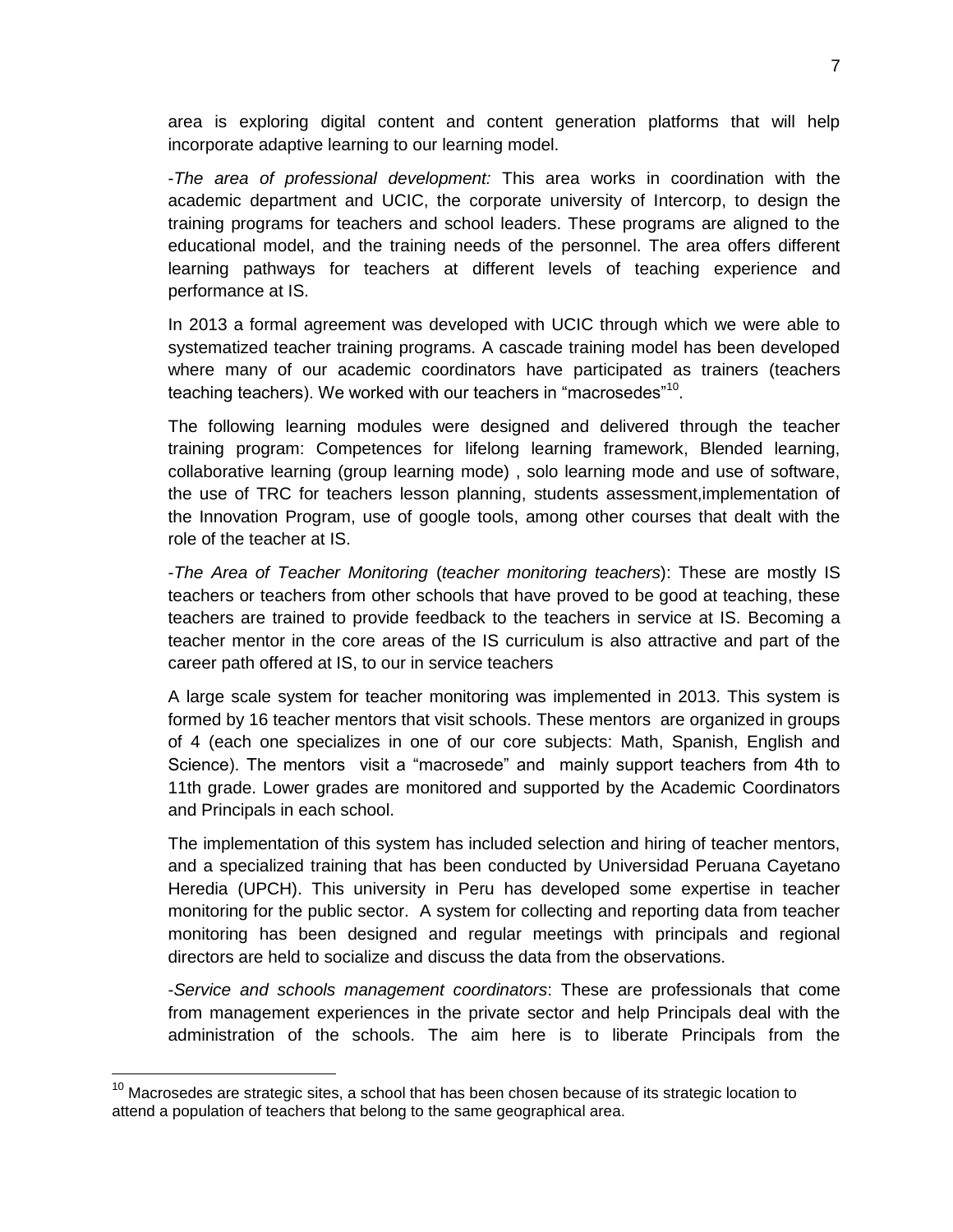administrative tasks and have them more focussed on the pedagogical aspects in the schools.

## **5. Strategies and activities**

## **5.1 Rationale**

 $\overline{\phantom{a}}$ 

The educational system in Peru has been able to overcome issues related to access to education. Elementary Education has 94% of national coverage, while Secondary Education has improved from 68% in 2001, to 77% in 2009 $^{11}$ .

However the problem of quality still pertains. This is evidenced in the results of national assessments. The *Evaluación Censal de Estudiantes* is a nation wide assessment for students of second grade which is applied on yearly bases. In the *Evaluación Censal de Estudiantes, 2012*, only 30.9% of students reached the expected level in Reading Comprehension while only 12.8% did the same in Mathematics<sup>12</sup>. Moreover, the results in international assessments make it also clear that education quality in Peru is a present issue. Peruvian results in SERCE 2006<sup>13</sup> and PISA 2009<sup>14</sup> are in every subject or aspect of the evaluations, below average.

These graphics show the performance on reading comprehension and mathematics of second grade students in Peru, from *Evaluación Censal de Estudiantes* over time: 2007 to 2012<sup>15</sup> .

| <b>Reading</b>       | $<$ Level 1 | Level 1 | Level <sub>2</sub> |
|----------------------|-------------|---------|--------------------|
| <b>Comprehension</b> | %           | %       | %                  |
| 2007                 | 29.8        | 54.3    | 15.9               |
| 2008                 | 30.0        | 53.1    | 16.9               |
| 2009                 | 23.3        | 53.6    | 23.1               |
| 2010                 | 23.7        | 47.6    | 28.7               |
| 2011                 | 23.1        | 47.1    | 29.8               |
| 2012                 | 19.8        | 49.3    | 30.9               |

**Table 1: Reading Comprehension in Second Grade<sup>16</sup>**

<sup>&</sup>lt;sup>11</sup> Benavides,M.; Ponce, C. & Mena, M. (2011): Estado de la Niñez en el Perú. Fondo de las Naciones Unidas para la Infancia y Instituto Nacional de Estadística e Informática. Lima

<sup>&</sup>lt;sup>12</sup> MINEDU- UMC. Muestra de Control de Evaluación Censal de Estudiantes 2007, 2008, 2009, 2010, 2011 y 2012

<sup>&</sup>lt;sup>13</sup> Regional Bureau for Education in Latin America Latina and the Caribbean OREALC/UNESCO (2008): Student achievement in Latin America and the Caribbean.Results of the Second Regional Comparative and Explanatory Study (SERCE),Santiago de Chile.

<sup>&</sup>lt;sup>14</sup> OECD (2010): PISA 2009 Results: Executive Summary, Figure 8

<sup>&</sup>lt;sup>15</sup> Unidad de la Medición de la Calidad (2011): Evaluación Censal de Estudiantes 2011. Informe de resultados para autoridades y especialistas de la Dirección Regional de Educación. Ministerio de Educación, Lima.

<sup>&</sup>lt;sup>16</sup> Level 2: Achievement level, Level 1: Below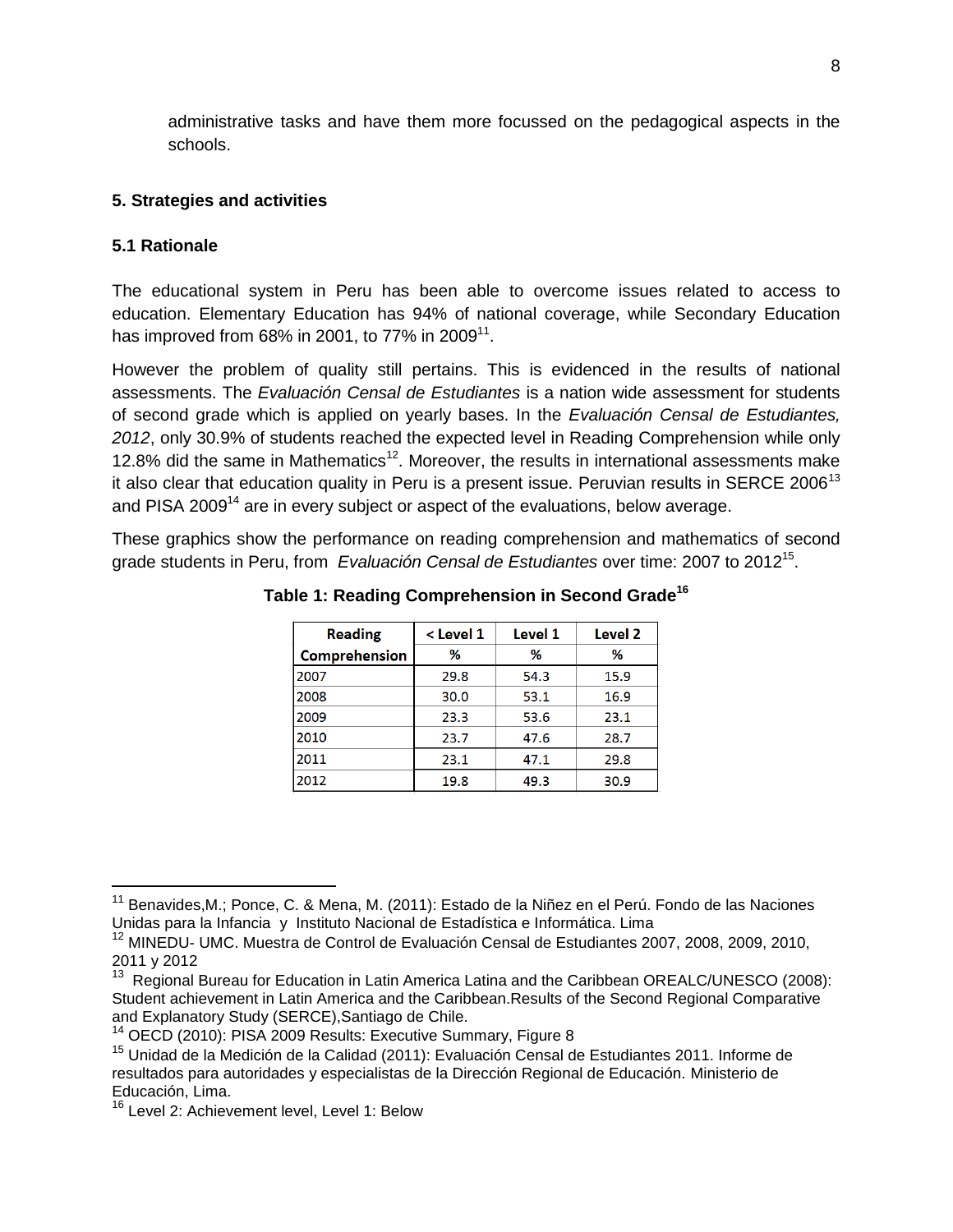| <b>Mathematics</b> | < Level 1 | Level 1 | Level <sub>2</sub> |
|--------------------|-----------|---------|--------------------|
|                    | %         | ℅       | %                  |
| 2007               | 56.5      | 36.3    | 7.2                |
| 2008               | 54.7      | 35.9    | 9.4                |
| 2009               | 49.2      | 37.3    | 13.5               |
| 2010               | 53.3      | 32.9    | 13.8               |
| 2011               | 51.0      | 35.8    | 13.2               |
| 2012               | 49.0      | 38.2    | 12.8               |

The following table shows results from the PISA-OECD 2009 assessment $17$ :

| <b>PISA 2009</b>             | <b>Peru Results</b> | <b>OECD</b><br>Average |
|------------------------------|---------------------|------------------------|
| Reading<br>scale:            | 370                 | 493                    |
| <b>Mathematics</b><br>scale: | 365                 | 496                    |
| Science<br>scale:            | 369                 | 501                    |

## **Table 3: Perú Results in PISA 2009**

The results in this table show Peruvian children performance in 3rd and 6th grades on Mathematics, Language Arts and Natural Sciences in the Second Regional Comparative and Explanatory Study (SERCE) by the Latin American Laboratory for Assessment of the Quality of Education (LLECE) published in  $2008^{18}$ .

| <b>Third Grade</b>                     | Below I <sup>19</sup> |       | Ш     | Ш     | <b>IV</b> |
|----------------------------------------|-----------------------|-------|-------|-------|-----------|
| <b>Peruvian Results in Mathematics</b> | 15.24%                | 45.42 | 25.95 | 8.61  | 4.77      |
| <b>LLECE Average in Mathematics</b>    | 10.19                 | 36.03 | 28.26 | 14.30 | 11.23     |
| Peruvian Results in Reading            | 9.24                  | 36.18 | 35.79 | 15.13 | 3.65      |
| LLECE Average in Reading               | 6.71                  | 25.51 | 37.74 | 21.63 | 8.41      |

#### **Table 4: Perú Results in SERCE**

 $\overline{\phantom{a}}$ 

 $17$  OECD (2010): PISA 2009 Results: Executive Summary, Figure 8

<sup>&</sup>lt;sup>18</sup> Regional Bureau for Education in Latin America Latina and the Caribbean OREALC/UNESCO (2008): Student achievement in Latin America and the Caribbean.Results of the Second Regional Comparative and Explanatory Study (SERCE),Santiago de Chile.

<sup>19</sup> For descriptions of the performance expected at each level please refer to Attachment 1.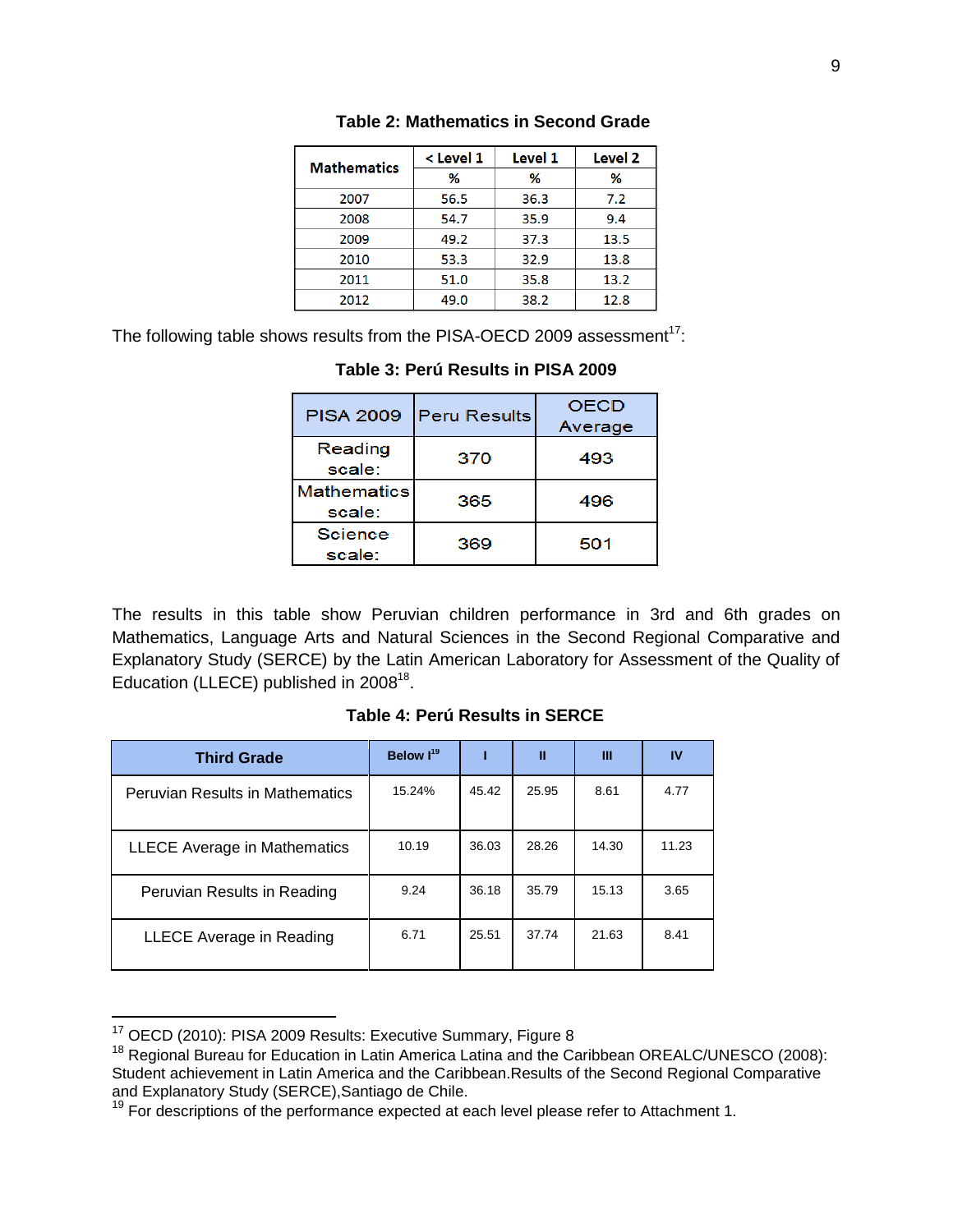| <b>Sixth Grade</b>                      | <b>Below I</b> |       | П     | Ш     | IV    |
|-----------------------------------------|----------------|-------|-------|-------|-------|
| <b>Peruvian Results in Mathematics</b>  | 2.41           | 19.58 | 39.82 | 28.90 | 9.29  |
| <b>LLECE Average in Mathematics</b>     | 1.48           | 13.91 | 40.82 | 32.35 | 11.44 |
| Peruvian Results in Reading             | 2.24           | 24.08 | 41.65 | 22.57 | 9.46  |
| LLECE Average in Reading                | 0.93           | 16.51 | 35.46 | 26.79 | 20.30 |
| Peruvian Results in Natural<br>Science  | 6.97           | 46.93 | 39.36 | 6.37  | 0.36  |
| <b>LLECE Average in Natural Science</b> | 5.18           | 38.72 | 42.24 | 11.40 | 2.46  |

As stated in the introduction of this paper we are a private educational system. As such, IS has put into place some innovations to be scalable and sustainable over time. IS has a particular interest in one strategy: the implementation of blended learning in all schools in the network. The impact behind this innovation can be seen from two different perspectives: teacher performance and student performance.

In terms of teacher performance, we have found that many of our novice teachers<sup>20</sup> are experiencing difficulties in order to deliver content with accuracy. Our students have personal questions and interests that are not frequently addressed by their teachers in class. Novice teachers have difficulties in helping students deal with their learning difficulties. Therefore, we see in the implementation of blended learning (group and solo learning) the possibility of providing teachers and students a way to overcome learning difficulties using technology in a very effective way.

# **5.2 Design, features, and activities of the strategy**

 $\overline{\phantom{a}}$ 

A social constructivist learning model is highly effective because it allows students to seek knowledge and construct their own understanding. However it is expensive and requires special teaching talent-both barriers to scale.Blended learning combines direct hands on experiences in the classroom (social constructivist learning) with digital learning in which students use computer based tools to discover and work through core academic concepts. Blended learning at IS is made up of two modes:*Group learning* and *solo learnin*g.

*In group learning* students collaborate with each other, often in small groups that are led by a teacher to discover new concepts and develop high order understanding through projects and exercises. While group learning is key to helping students develop academic knowledge, it

 $^{20}$  Innova schools has chosen to work with young teachers that have just finished and completed their bachelor's degree in education. The rationales behind is that these teachers are more open to innovation; the downside to this, is that most of the times,they do not have the experience required to deliver quality education. This is why training and teacher monitoring systems are very important at innova schools.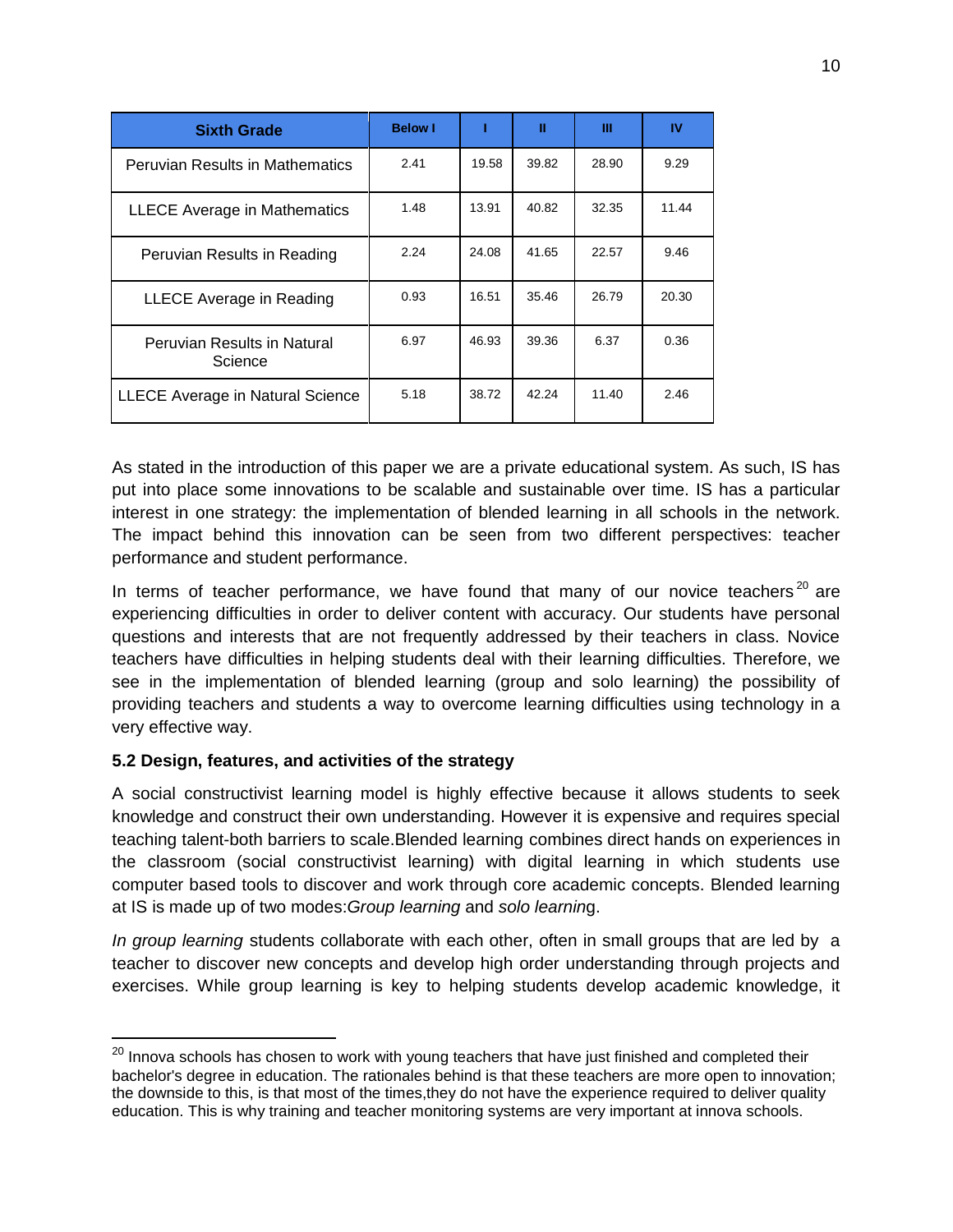supports the development of competences such as collaboration, teamwork and leadership. This usually happens in classes of around 30 students.

*Solo learning* is a new format of independent, student-led and self-paced learning facilitated by technology. Students construct their own goals, paths, and work flows, with teachers providing targeted support as needed. Solo learning is a major differentiator for IS, here the student learns to develop autonomy, focus, and responsibility for their own learning. Solo learning usually happens in a classroom of 60 students.

The strategy of blended learning as shown in the diagram above, allows IS to combine two types of effective instruction: group and solo learning. We are not inclined towards the complete elimination of Group learning because we see the benefits of group learning in the promotion of collaboration, inquiry, and other skills that come along with face to face interaction. Therefore our question in the process of monitoring this initiative is: Which would be the ideal combination of teacher hours and use of technology to overcome the student achievement gap?

Just to provide an example, on a weekly basis, a student has 8 hours of mathematics.Typically, 6 of these eight hours are taught through *group learning* and only 2 hours through solo learning. During these two hours, students go to the media lab and use Khan academy for autonomous *learning*.

We have had encouraging results in the pilot we did last year in terms of increase of students achievement using Khan academy in mathematics instruction: 97% of the students showed an increase on math performance in the post test; 65 percent of the students doubled and even tripled their mathematics results in the post test. All the observed measures were statistically significant.

Considering these results and the impact on student learning, our question facing the future is: What might be the right combination of group and solo learning hours for the future curriculum plan at IS? Should there be a difference in terms of the amount of time allocated to solo learning, in older students; as opposed to the amount of time allocated to solo learning on younger students? Are there any differences across subject domains in the implementation of solo learning in the curriculum: (i.e.) should we allocate to Mathematics and English as a second language, more solo learning hours, as opposed to science and social studies?

![](_page_10_Figure_6.jpeg)

## **Figure 3 Blended Learning**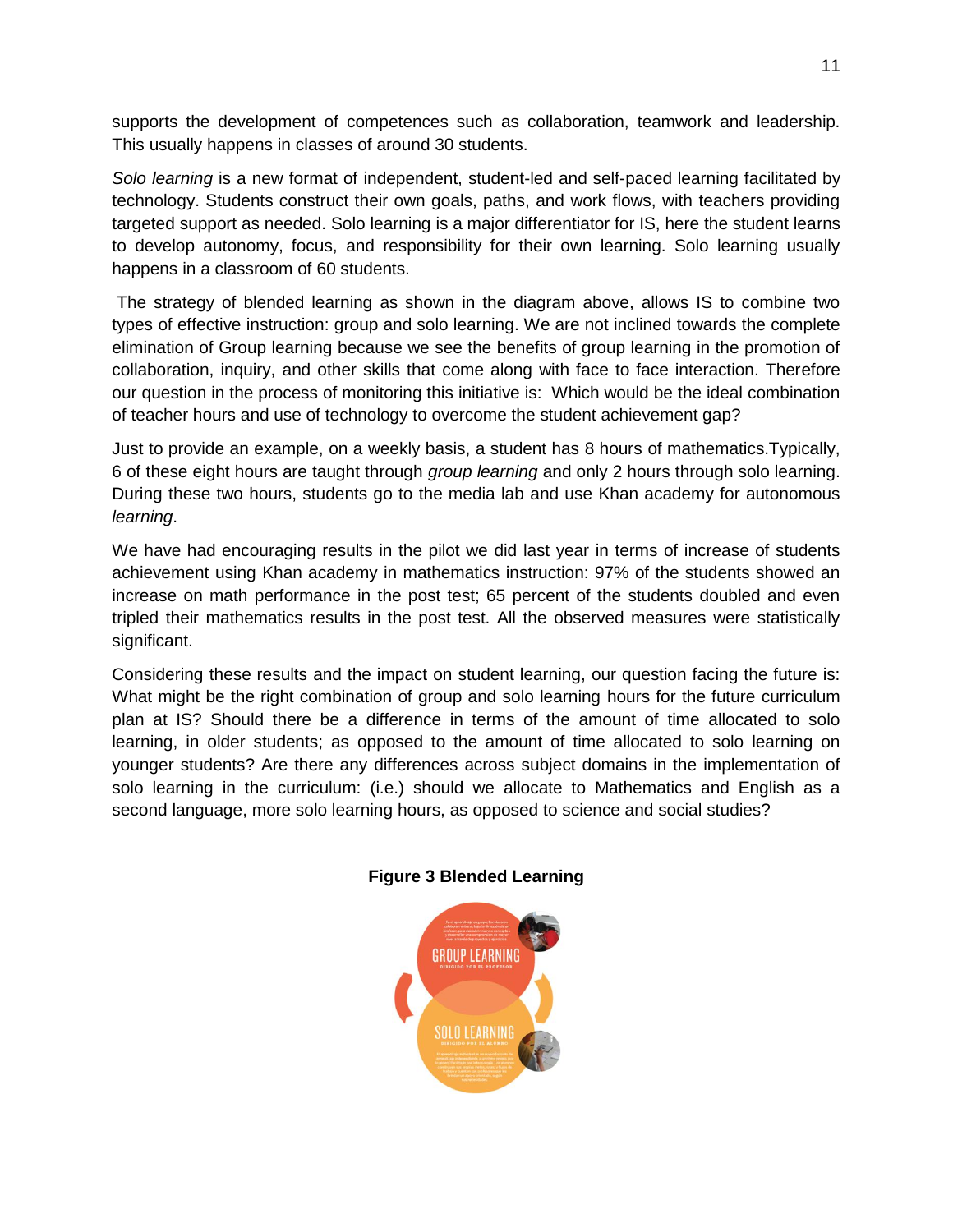## **5.3. Theory of change: Life cycle of a product or service and innovation**

In the business world, the life cycle of a product or service has an impact on sells over time. A product or service goes through the same stages as a human being does: it is born, grows, reaches maturity, declines and dies. The life cycle of a product is an interesting tool for marketing purposes. It helps to align the strategy to sell the product to its cycle.

![](_page_11_Figure_2.jpeg)

If the curve is the one presented above, we can argue that it is a big mistake to let the product or service, follow this "determined" path. By introducing innovations all the time it is possible to keep the slope upward. *Innovation therefore* is key to extend the life of a product or service, in order to ensure it slopes upward.

Innovation inherently requires some level of change and change requires learning. At IS we have come to the understanding that using design thinking to solve problems can transform the way we develop products, services, processes, and strategy. It has allowed IS to develop creative tools to address a vast range of challenges.

Design thinking as defined by Tim Brown, president and CEO at IDEO, "is a deeply human process that taps into abilities we all have but get overlooked by more conventional problemsolving practices. It relies on our ability to be intuitive, to recognize patterns, to construct ideas that are emotionally meaningful as well as functional, and to express ourselves through means beyond words or symbols. Nobody wants to run an organization on feeling, intuition, and inspiration, but an over-reliance on the rational and the analytical can be just as risky. Design thinking provides an integrated third way"<sup>21</sup>

 $\overline{\phantom{a}}$ <sup>21</sup> Cited from IDEO web page: http://www.ideo.com/about/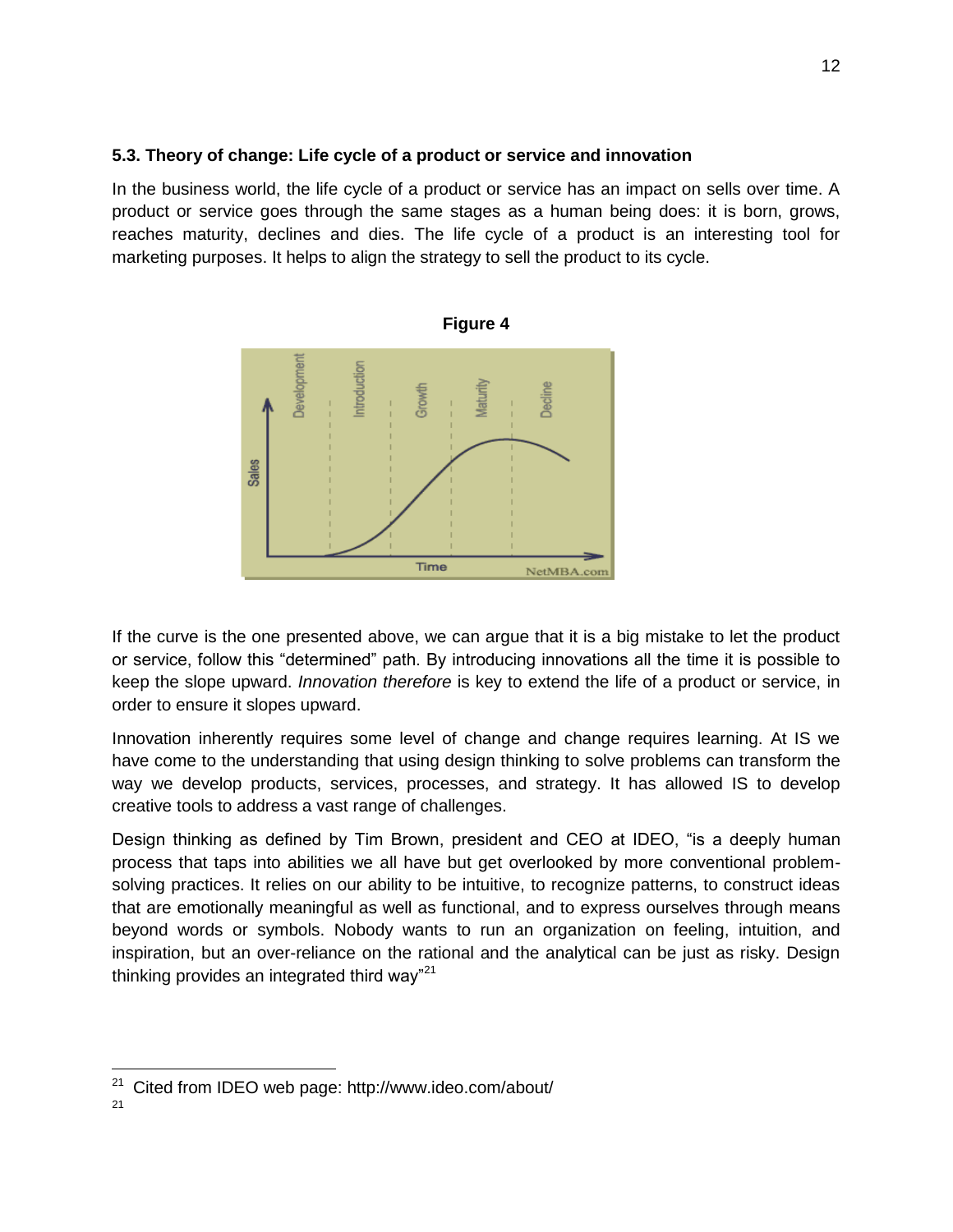Prototyping and piloting are two strategies by which innovations are implemented at IS. We design, prototype, and implement small pilots. Then, from the lessons learned through the prototyping phase, we organize the big scale implementation.

## **5.4. Communication and feedback**

In order to make sure that group and solo learning are being delivered accordingly throughout the school network, IS has put into place some strategies for communication and feedback purposes:

-The Teacher Resource Center (TRC) for Blended Learning: The TRC is the online home for the Innova learning program. It contains a comprehensive set of quality lessons for each subject across every grade. These lesson plans are authored by Innova, and are specific to the learning model. The lesson plans, and the aggregation of them in one central resource, allows Innova to distribute quality teaching resources to every teacher. It simplifies the process of lesson planning and creates common standards across the innova network. With the TRC Innova wishes to create a community of practice where teachers can build on the initial materials and upload and share new resources.

-Regional directors are in charge of 7-8 schools, this allows them to work closely with school principals to identify difficulties and to elaborate and execute improvement plans to assure the correct functioning and management of schools. Regional directors also identify and systematize good and innovative practices within schools in the system. The regional director is in some way a coach to the principal, who offers feedback and helps the principal stay focus on the task of managing the school and leading all students to a successful performance and achievement of the learning goals in the network.

-Professional development: Training programs are designed for teachers and school leaders. These programs are aligned to the methodology of Innova schools, and are aimed at attending the needs of the teachers. Professional development is essential at IS where our teachers are for the most part novice teachers, through an intensive process of teacher training IS provides its teachers with a good understanding of the blended learning methodology at Innova.

-*Teacher monitoring Area:* IS is aware that teachers also need support during service, for this reason the Teacher Monitoring system is put into place to observe teachers performance in classroom and give feedback based on observation instruments that are aligned to our educational model. The communication between teachers, mentors and school principals is essential to assure permanent and significant improvements in teacher performance.

-*The Department of quality assessment* This Department is in charge of the accreditation process of the schools in the network, and accreditation of the network itself. These processes are carried out to make sure that our schools are meeting the national and international standards of quality education. This department leads the implementation in the schools, of the processes involved in education improvement such as: self-assessment, external assessment, and certification of quality. The department also applies standardized testing to students twice a year, to measure student achievement, in order to verify if students are meeting the learning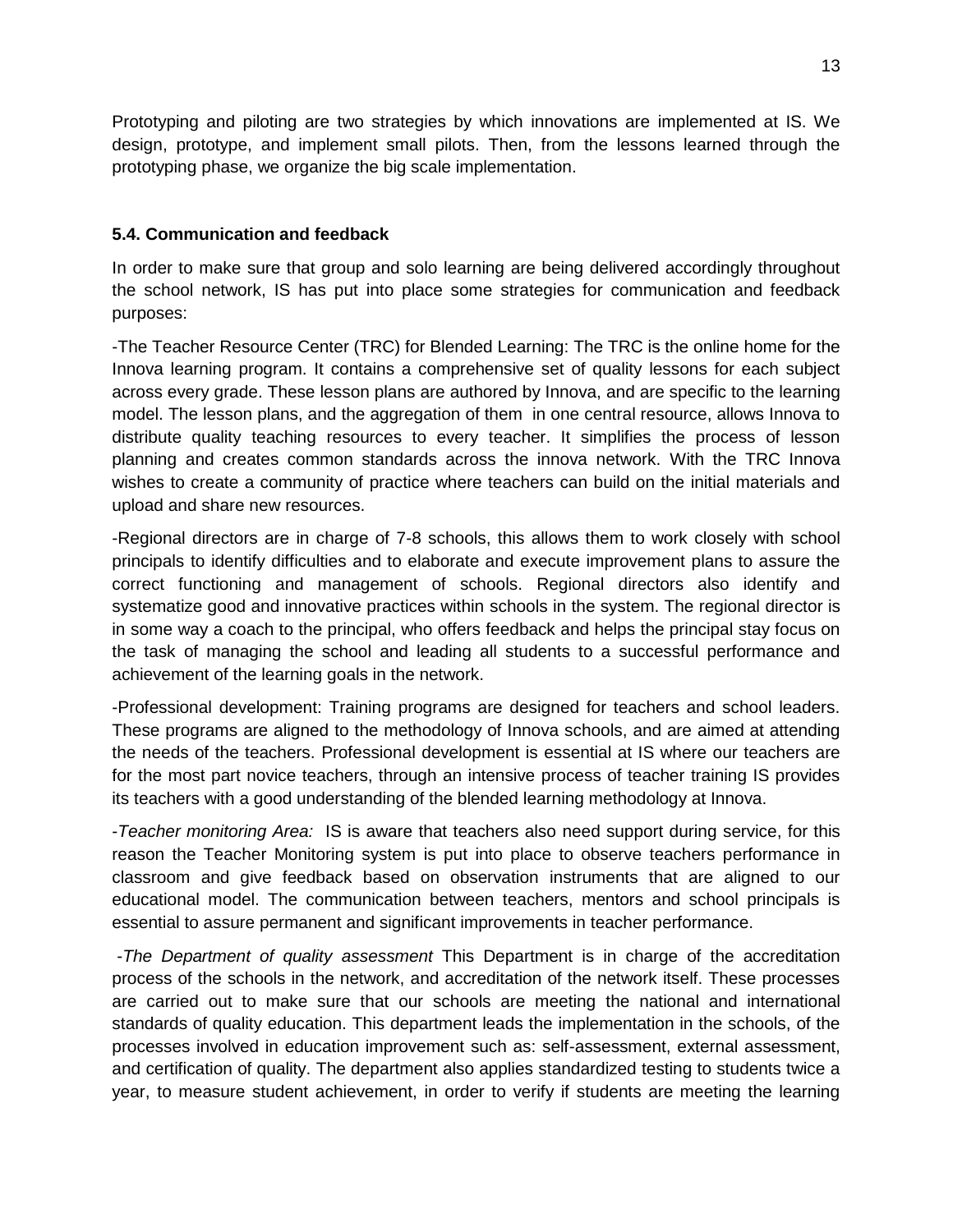standards at IS, and the international learning standards per grade among the core courses of IS curriculum. Assessments are also applied to evaluate skills such as: leadership, team collaboration and creativity which are at the core of the learning methodology at IS.

The department also evaluates if the innovations are having impact on student learning and achievement. Along these lines, there are class observations and tests with control group design, to measure the impact of innovations, such as Solo learning using Khan Academy.

# **5.5. Monitoring and evaluation in place to gauge take-up, success, and effectiveness**

As mentioned lines above, IS pilots all innovations before implementing them full scale. This piloting process implies design, prototyping and close monitoring. In the following lines we describe how several pilots on Solo Learning and TRC were conducted in 2012, before the larger implementation in eight new schools was carried out in 2013.

## *Solo Learning Pilot Project and Implementation*

During the third and fourth term of 2012 two pilot projects on Solo Learning were conducted, one for Mathematics and another one for Communication in two of our Schools: Surco and Villa El Salvador.

The objective of this pilot project was to understand the functioning of Solo Learning Sessions in order to design the large scale implementation for 2013. The pilot project was designed to retrieve information on the following aspects: the requirements needed for solo learning, the teaching competencies, the characteristics of the teaching methodology needed to implement Solo Learning and the impact of Solo Learning on student learning. The following chart shows the principal characteristics of the pilot project.

| <b>Subject</b>             | <b>Schools</b>                       | Grade and<br><b>Sections</b> | Learning<br><b>Software</b> | <b>Content</b>                                                              | <b>Teachers</b>                     |
|----------------------------|--------------------------------------|------------------------------|-----------------------------|-----------------------------------------------------------------------------|-------------------------------------|
| Communication<br>(Spanish) | Surco and<br>EI<br>Villa<br>Salvador | 4 A and 4B                   | <b>LEO</b>                  | Reading<br>Comprehension:<br>Narrative<br>and<br>informative texts          | Catherine<br>Chávez<br>Karla Trejos |
| <b>Mathematics</b>         | Surco and<br>EI<br>Villa<br>Salvador | 7A and 7B                    | Khan<br>Academy             | Selection of content<br>7th grade<br>covering<br>Algebra<br>and<br>Geometry | Annie Caycho<br>Athenas Flor        |

**Table 5**

This pilot project considered 3 phases which are explained in detail on the table below:

| Phase    | Dates | <b>Activities</b> | Tasks                                                                                                       | Responsible         |
|----------|-------|-------------------|-------------------------------------------------------------------------------------------------------------|---------------------|
| Planning | 2012  | projet            | Jul - Aug   Design of the pilot   Design of methodology and   Academic<br>instruments<br>to<br>information. | collect   Direction |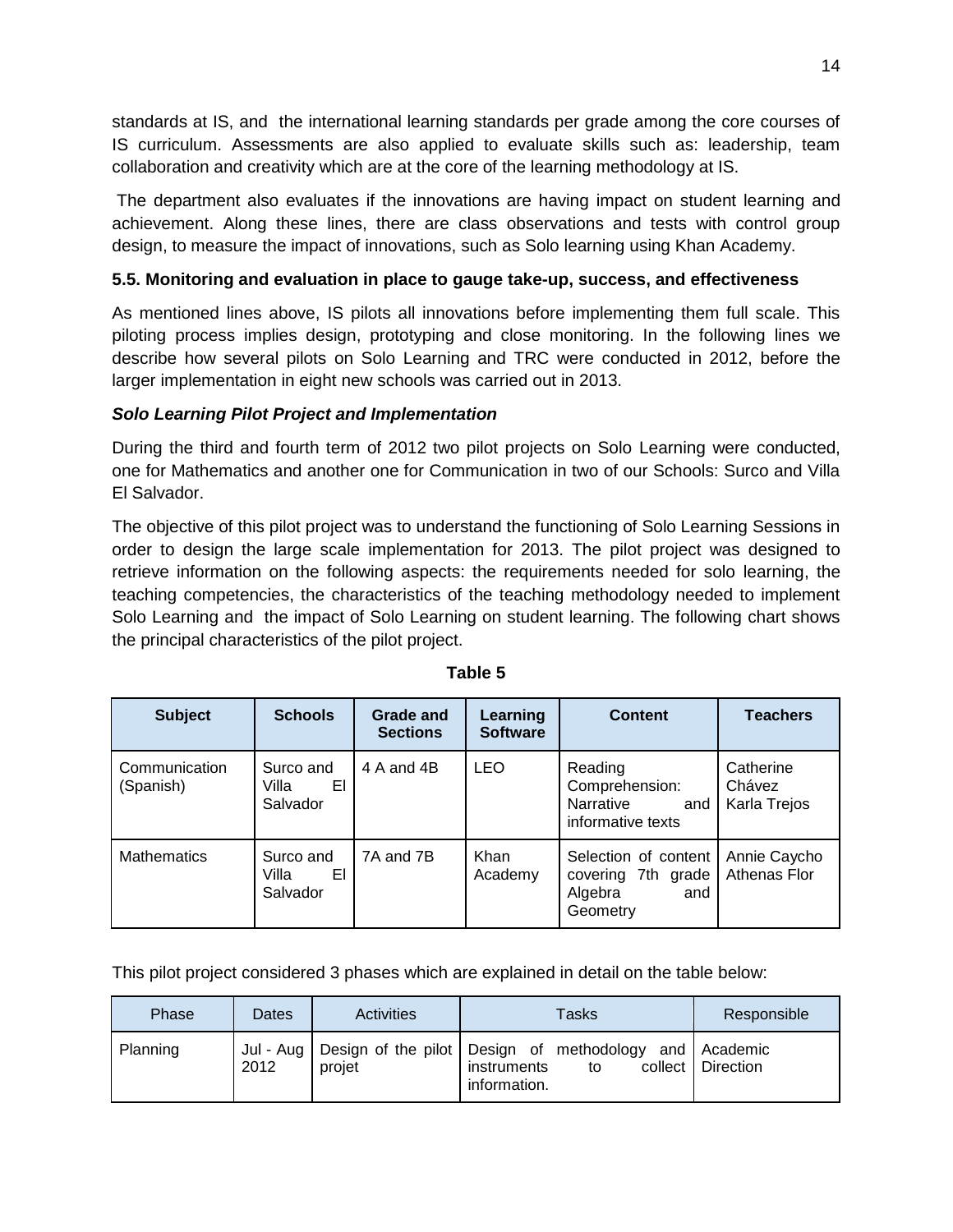|                |                    |                                    | Define<br>profile<br>school.<br>for<br>grades and teacher selection to<br>participate in the pilot project.<br>Design SOLO class sessions                    |                                                         |
|----------------|--------------------|------------------------------------|--------------------------------------------------------------------------------------------------------------------------------------------------------------|---------------------------------------------------------|
| Planning       | Jul - Aug<br>2012  | Software selection                 | Software testing<br>Content mapping                                                                                                                          | Academic<br><b>Direction</b>                            |
| Planning       | Jul - Aug<br>2012  | Logistics<br>and<br>Infrastructure | Adaptation of classrooms and<br>schedules.<br>Buy computers and furniture.<br>broadband<br>Instal<br>internet<br>connection.<br>Design protocol of execution | Infrastructure<br>area.<br>Operations area.<br>IT area. |
| Planning       | Jul - Aug<br>2012  | Teacher training                   | software<br>Training for<br>each<br>(LEO, Khan).                                                                                                             | Academic<br><b>Direction</b>                            |
| Implementation | Aug<br>Nov<br>2012 | Implementation                     | Development of Solo Learning<br>sessions                                                                                                                     | <b>Trained teachers</b>                                 |
| Implementation | Aug<br>Nov<br>2012 | <b>Technical Support</b>           | Check and set hardware.<br>Set internet connection                                                                                                           | IT area                                                 |
| Implementation | Aug<br>Nov<br>2012 | Collect information                | Apply and adjust instruments:<br>Class observation, tests, focus<br>groups, surveys.<br>Pre Tests / Post Tests<br>Systematize and report data                | Quality assurance<br>area                               |
| Closure        | Jan<br>Apr<br>2013 | Final<br>systematization           | Data analysis<br>Readjustment of protocols<br><b>Final Report</b>                                                                                            | Quality<br>assurance<br>area                            |

The monitoring process was carefully designed to learn the most from this pilot project and to make corrections during the course of the pilot. For the recollection of data, several instruments were assigned to 3 principal variables:

Implementation Requirements: This variable considers furniture, equipment and softwares needed for the correct implementation of Solo Learning in our schools. It also considers the organization of resources, spaces and schedules.

Instruments: -Class Observation checklist

-Space usage and student rotation observation checklist  $^{22}$ 

-Time note

 $\overline{\phantom{a}}$ 

 $^{22}$  Classroom rotation is not common in Peru. Students usually stay in one single classroom while the teachers move from one classroom to the next.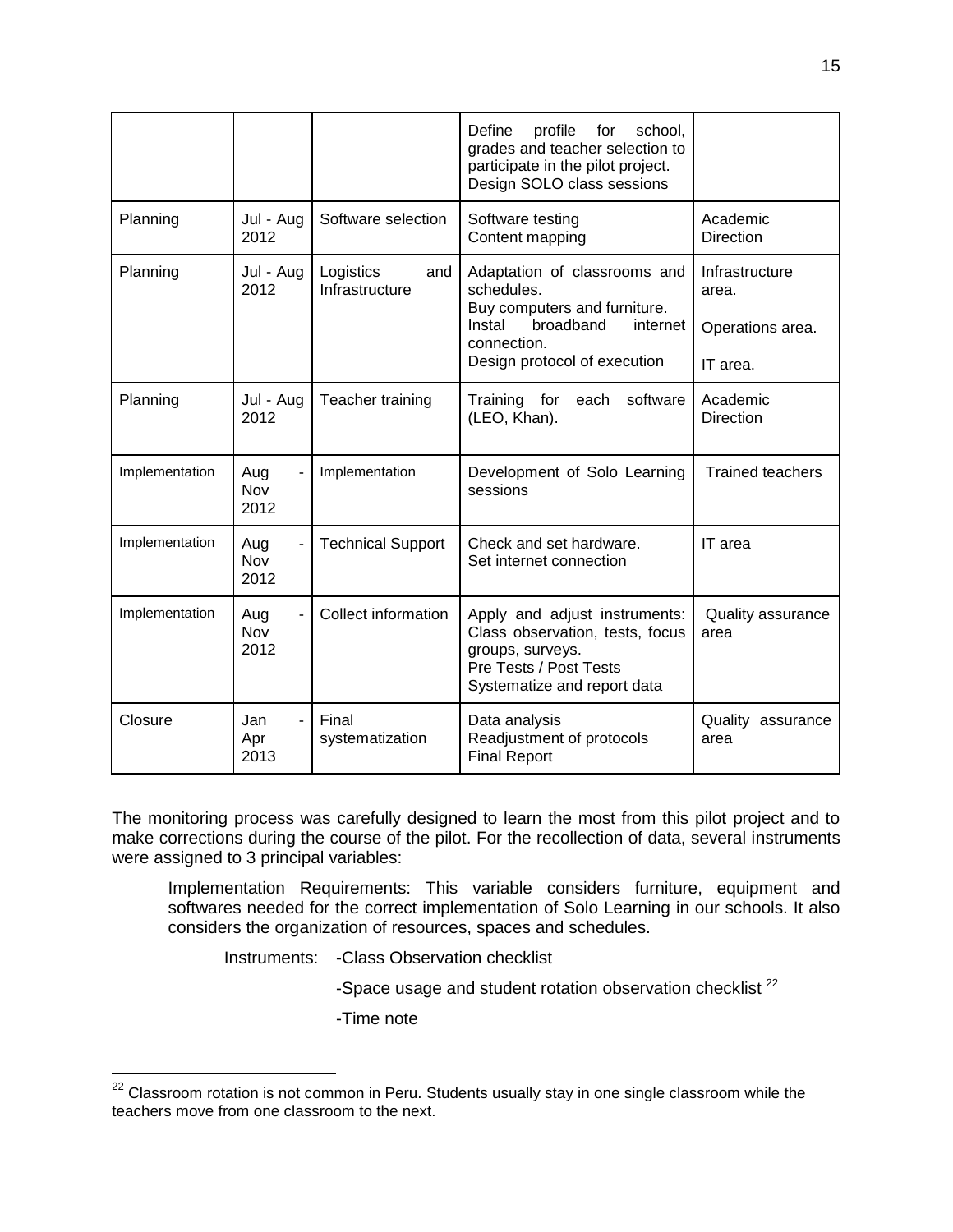Teaching Competencies: This variable considers the necessary teaching competencies for implementing a Solo Learning session. The collection of data in this variable considered: teacher´s role and classroom management skills when working with 60 students, ICT skills, adaptation of content and lesson plans and use of the software´s dashboard to monitor student performance.

#### Instruments: Classroom observation checklist

Interviews to teachers

Focus groups with students

Group and Solo Methodology: This variable considers the interaction between Group and Solo Learning and how it may power learning. It also considered the students response to Solo session, their learning pace and the development of autonomy and digital competencies.

Instruments: -Classroom observation

-Surveys to parents

-Focus groups / survey to students

In order to determine the level of impact of Solo Learning on student performance in Mathematics and Communication pre and post tests were applied in both areas. In Communication the pretest was taken in August and the post test was taken in November. Both of them were reading comprehension and vocabulary based. in Mathematics, the tests were applied before and after each of the 3 units. These tests were prepared by the teachers participating in the Pilot Project and supervised by the Mathematics specialist of the Academic Direction.

The lessons we learned have been classified into four groups: (i) Implementation and logistics, (ii) required teacher competences for SOLO learning, (iii) teaching methodology and (iv) levels of student engagement. We present these lessons in the following lines. Currently SOLO learning is being implemented in eight schools in the network, and all these lessons have been taken into account for this larger implementation:

a) *Lessons about the implementation and Logistics:* It is necessary to have an implementation protocol for Solo Learning. This protocol should clearly explain the implementation phases, the tasks and the responsibilities associated to each phase. This protocol also needs to be shared and understood by all the actors involved.

b*) Lessons about the required teaching competencies*: It is important that during the teacher training for the implementation of Solo Learning, teachers explore the software and experience the use of this software both, as users (student perspective) and administrators (teacher perspective). It is also important to give support to the teachers during the implementation, both in pedagogical aspects, through a mentoring and monitoring system, and support for technological aspects like internet connection, hardware problems, etc.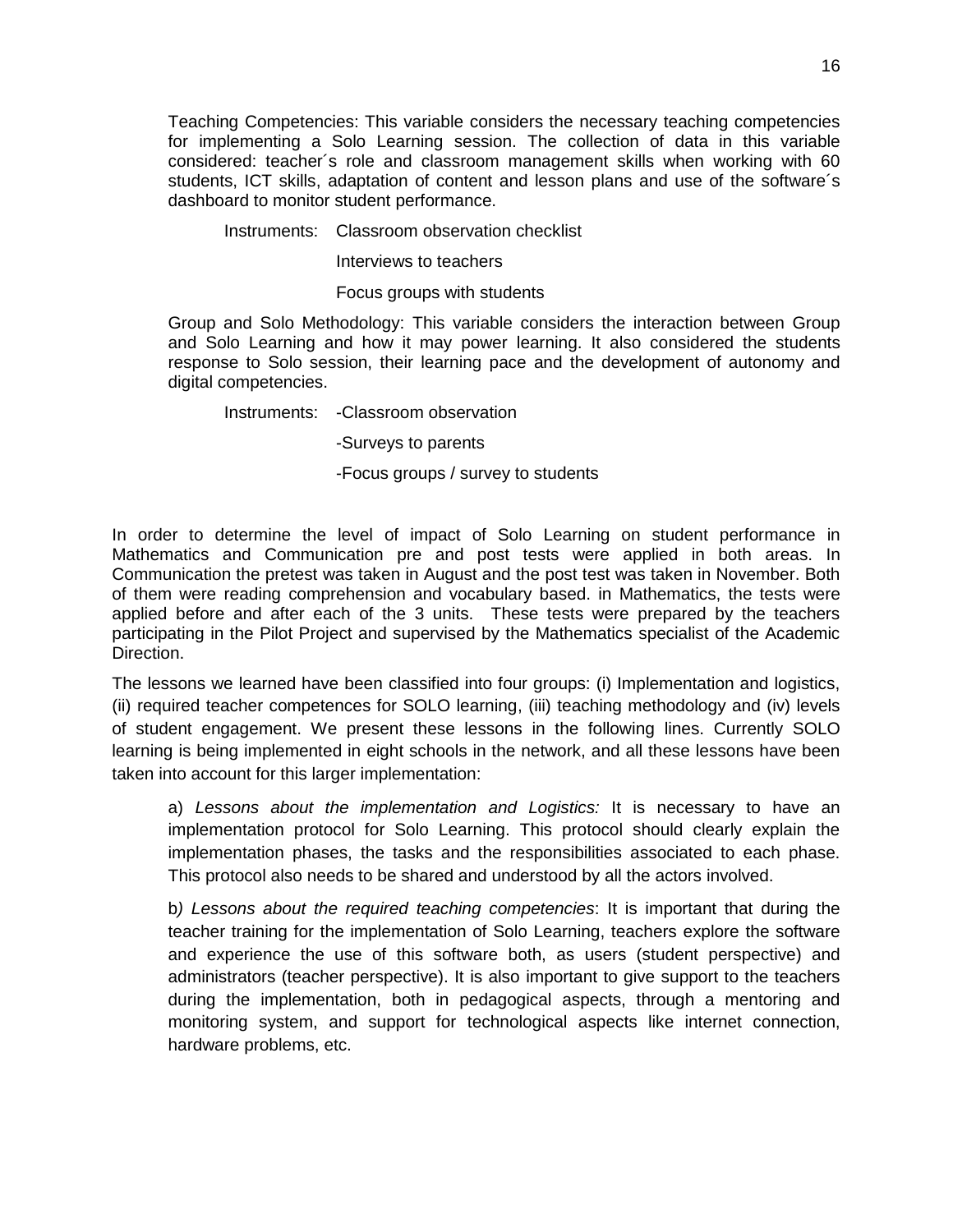c) *Lessons learned about the teaching methodology for SOLO learning*: SOLO learning methodology is different from GROUP learning methodology. The pilot allowed the IS team to identify which are the key characteristics of this particular methodology::

-There is an interesting switch on the teacher role: from facilitators of learning, to a role of learning monitor.

-Teachers allow learning to be activated through the use of technology.

-Teachers promote autonomous work of the students with technological support

-The teacher takes advantage of the technological skills of students (they are digital natives). Teachers can easily motivate students to learn because the softwares are appealing to them

d) *Lessons learned about the levels of student engagement*: The Pilot Project provided the following results in terms of student levels of engagement with Khan Academy. This platform has a dashboard that has allowed us to collect the following data during the pilot:

-98% of the students that engaged in the pilot project used the software at home at least once, during the 16 weeks of the pilot project.

-15% of the students used the software during their vacations week in October.

-85% of the students used the software at home, at least for 30 minutes during the first week.

-85% of the students accessed the platform from home for at least 30 minutes during the first week of class after vacations. Graph 1 shows the percentage of students that used the software on weekly bases during the pilot. Figure 4 shows the percentage of students that used the software per week in the pilot.

![](_page_16_Figure_10.jpeg)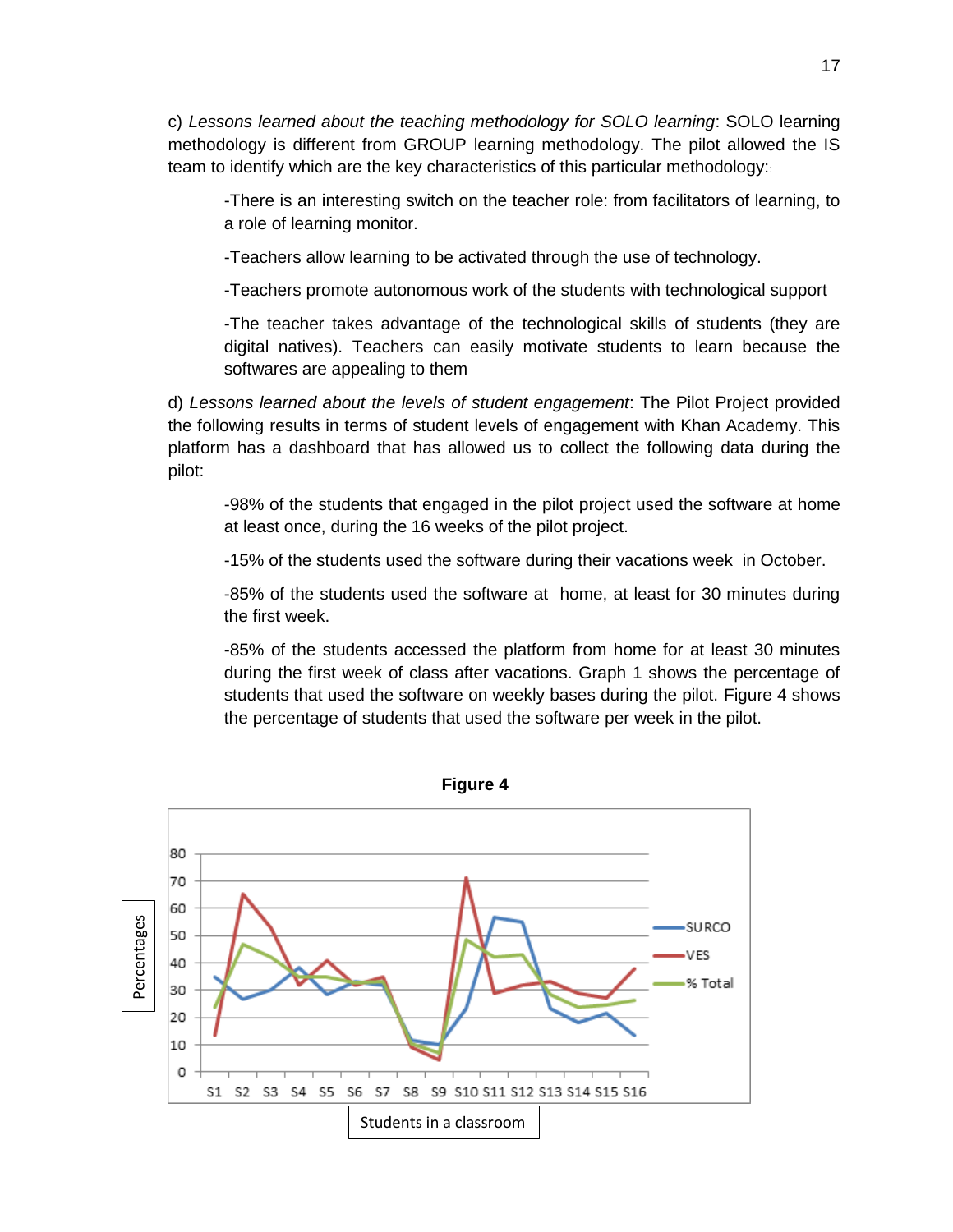A survey was applied to measure the levels of satisfaction of students. These are the general results of the survey:

-63% of students like Khan Academy

-63% of the students consider that Khan Academy helped them to learn mathematics.

-50% of the students mentioned that what they liked the most was the fact that Khan Academy allows you to learn at your own pace.

The following table shows the results of the students' performance in pre and posttests after using Khan Academy. It shows the average scores in pre and posttest in the three units where Khan academy was used for Mathematics Solo Learning.

![](_page_17_Figure_5.jpeg)

Large scale implementation of Solo Learning started in 2013 in eight of our new schools. The area of Teacher Monitoring and Support has been assisting teachers with Solo Learning since the beginning of the school year and started to systematically monitor teacher performance in Solo Learning sessions since June. There is a specific observation instrument that has been prepared by the Quality Assurance Area. Here below you will find a summary of the most important findings until July 2nd, 2013.

| abi |  |
|-----|--|
|-----|--|

|                    | The teacher helps<br>develop autonomy in<br><b>students</b> | The teacher constantly<br>supervises the students<br>performance using the<br>software's dashboard | The teacher gives<br>feedback and support to<br>the students that need it |
|--------------------|-------------------------------------------------------------|----------------------------------------------------------------------------------------------------|---------------------------------------------------------------------------|
| Always             | 33%                                                         | 38%                                                                                                | 57%                                                                       |
| Very<br>frequently | 36%                                                         | <b>24%</b>                                                                                         | 21%                                                                       |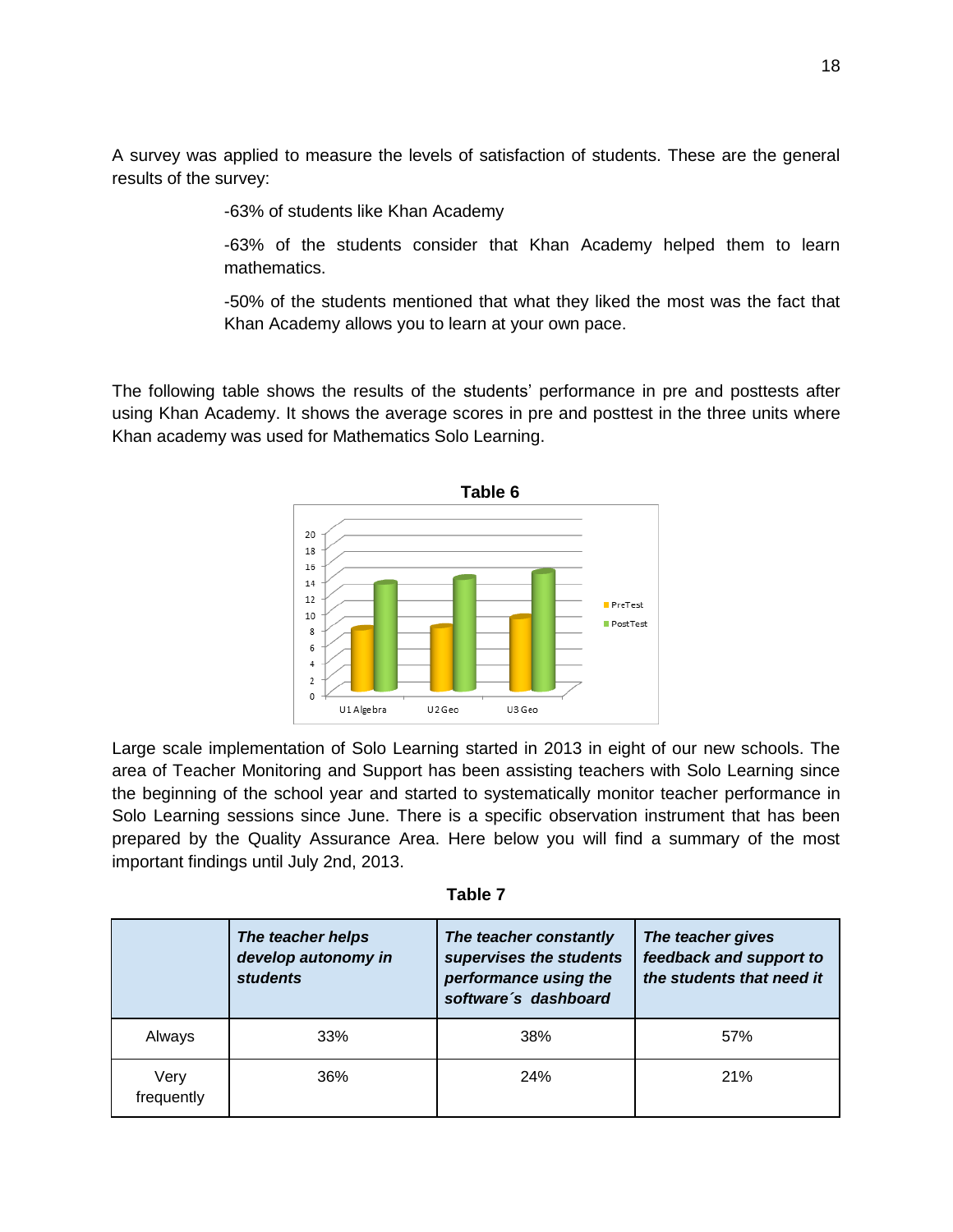| Occasionally | 26%                                                                                                        | 17%                                                        | 19%                                                                                      |
|--------------|------------------------------------------------------------------------------------------------------------|------------------------------------------------------------|------------------------------------------------------------------------------------------|
| Never        | 5%                                                                                                         | 21%                                                        | 2%                                                                                       |
|              | The teacher identifies the<br>needs of the group and<br>provides support to the<br>whole group accordingly | The teacher shows<br>mastery of the software<br>being used | The teacher moves<br>through the classroom<br>paying attention to the<br>student's needs |
| Good         | 55%                                                                                                        | 54%                                                        | 69%                                                                                      |
| Fair         | 32%                                                                                                        | 39%                                                        | 21%                                                                                      |
| Poor         | 13%                                                                                                        | 7%                                                         | 10%                                                                                      |

# **The Student Role in Solo Learning**

|                       | The students are involved<br>actively in the task. No<br>student is distracted nor<br>exploring other web<br>pages | The students work in an<br>autonomous way | <b>Students show mastery</b><br>of the software being<br>used |
|-----------------------|--------------------------------------------------------------------------------------------------------------------|-------------------------------------------|---------------------------------------------------------------|
| All of them           | 33%                                                                                                                | 29%                                       | 36%                                                           |
| Almost all of<br>them | 62%                                                                                                                | 50%                                       | 52%                                                           |
| Some of them          | 5%                                                                                                                 | 19%                                       | 10%                                                           |
| None of them          | $0\%$                                                                                                              | 2%                                        | 2%                                                            |

*This monitoring process will continue until the end of the school year.* 

## *TRC Pilot Project*

The Teacher Resource Center (TRC) was another innovation that IS decided to prototype and pilot before large scale implementation in 2013. The initial design of the TRC and the first prototypes were prepared as part of IDEO´s consultancy on May 2012. This first prototype was presented to several focus groups of teachers to get feedback, mainly on the general design, content organization, and visual display.

The final design of the TRC was completed by August 2012, and a pilot project was designed and implemented in the schools of Callao, Canto Grande, San Martín de Porres and San Miguel between October and November 2012.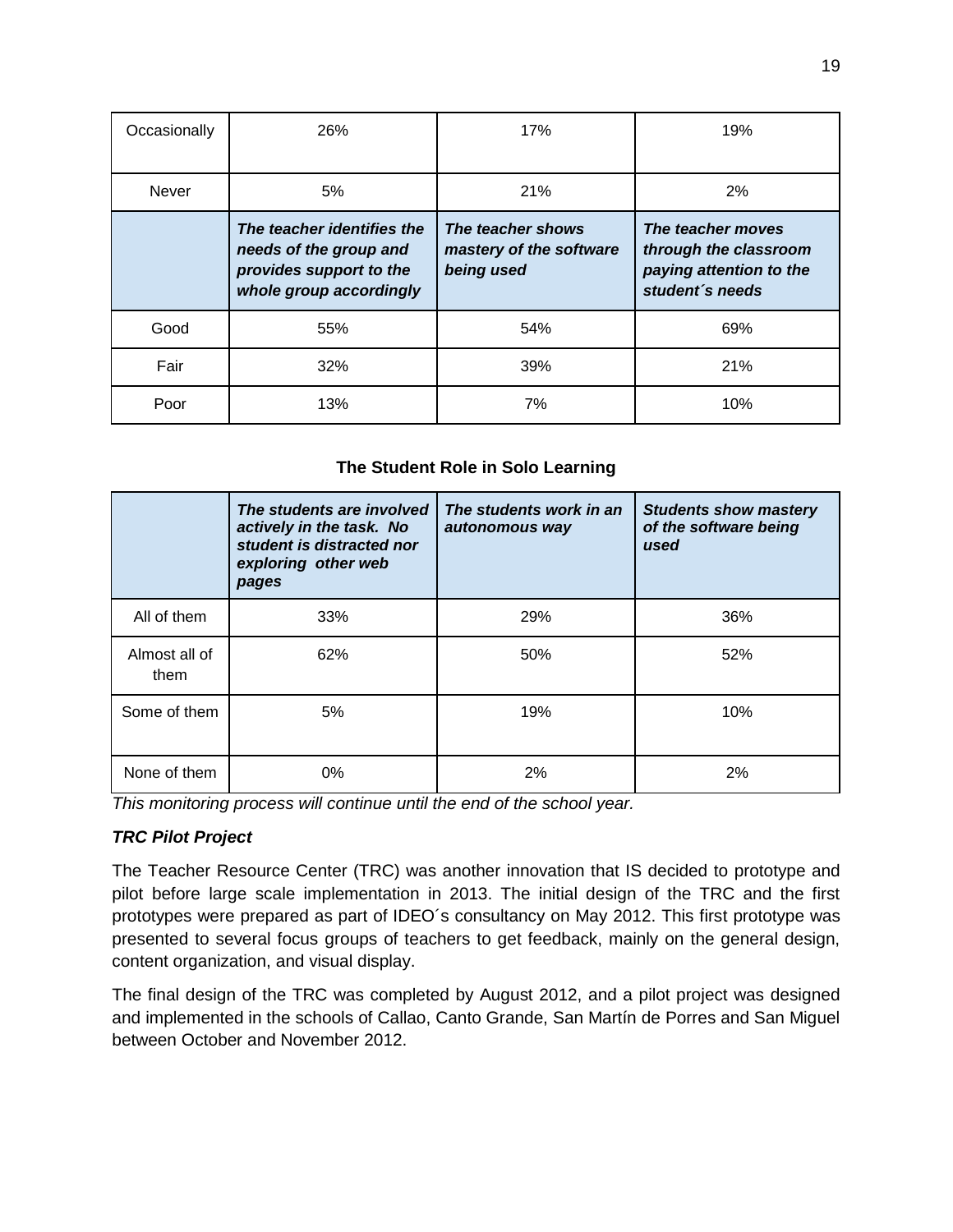The following chart shows the main characteristics of the TRC pilot project.

#### **Table 8**

| Subjects &<br><b>Grades</b>     | <b>Schools</b>                                                   | <b>Duration</b>         | <b>Teachers</b>                                                                       |
|---------------------------------|------------------------------------------------------------------|-------------------------|---------------------------------------------------------------------------------------|
| Science<br>6th Grade            | -Callao<br>-Canto Grande<br>-San Martín de Porres<br>-San Miguel | 3 weeks of the IV term. | Jersey Human<br>Magaly Vasquez<br>Patricia Cotillo<br>Liliana Maravi                  |
| <b>Mathematics</b><br>3rd Grade | -Callao<br>-Canto Grande<br>-San Martín de Porres<br>-San Miguel | 3 weeks of the IV term  | Carmen Hinojosa<br>Fabiola Mendoza<br>Marcela Codina<br>Maria Gracia<br>Sofia Pizarro |

The following chart shows the schedule of the TRC pilot project.

## **Table 9**

| Week           | Date                     | Activity                            |  |
|----------------|--------------------------|-------------------------------------|--|
|                | 24.10.2012               | <b>Teacher Training</b>             |  |
| 2              | 29.10.2012 to 02.11.2012 | TRC forum analysis and daily report |  |
| 2              | 02.11.2012               | First interview (group 1)           |  |
| 3              | 05.11.2012 to 09.11.2012 | TRC forum analysis and daily report |  |
| 3              | 05.11.2012               | First interview (group 2)           |  |
| $\overline{4}$ | 12.11.2012 to 16.11.2012 | TRC forum analysis and daily report |  |
| 5              | 19.11.2012 to 20.11.2012 | Second interview                    |  |
| 5              | 21.11.2012               | Evaluation meeting                  |  |

The variables and instruments used for the collection of Data in this pilot project were the following:

In order to learn about the TRC as a teaching tool, *Teacher perception on the TRC* was the variable we decided to focus on. This variable considered the time invested by teachers to prepare lesson plans, the quality of the lesson plans, and their alignment to the Innova teaching model as well as lesson plans usability.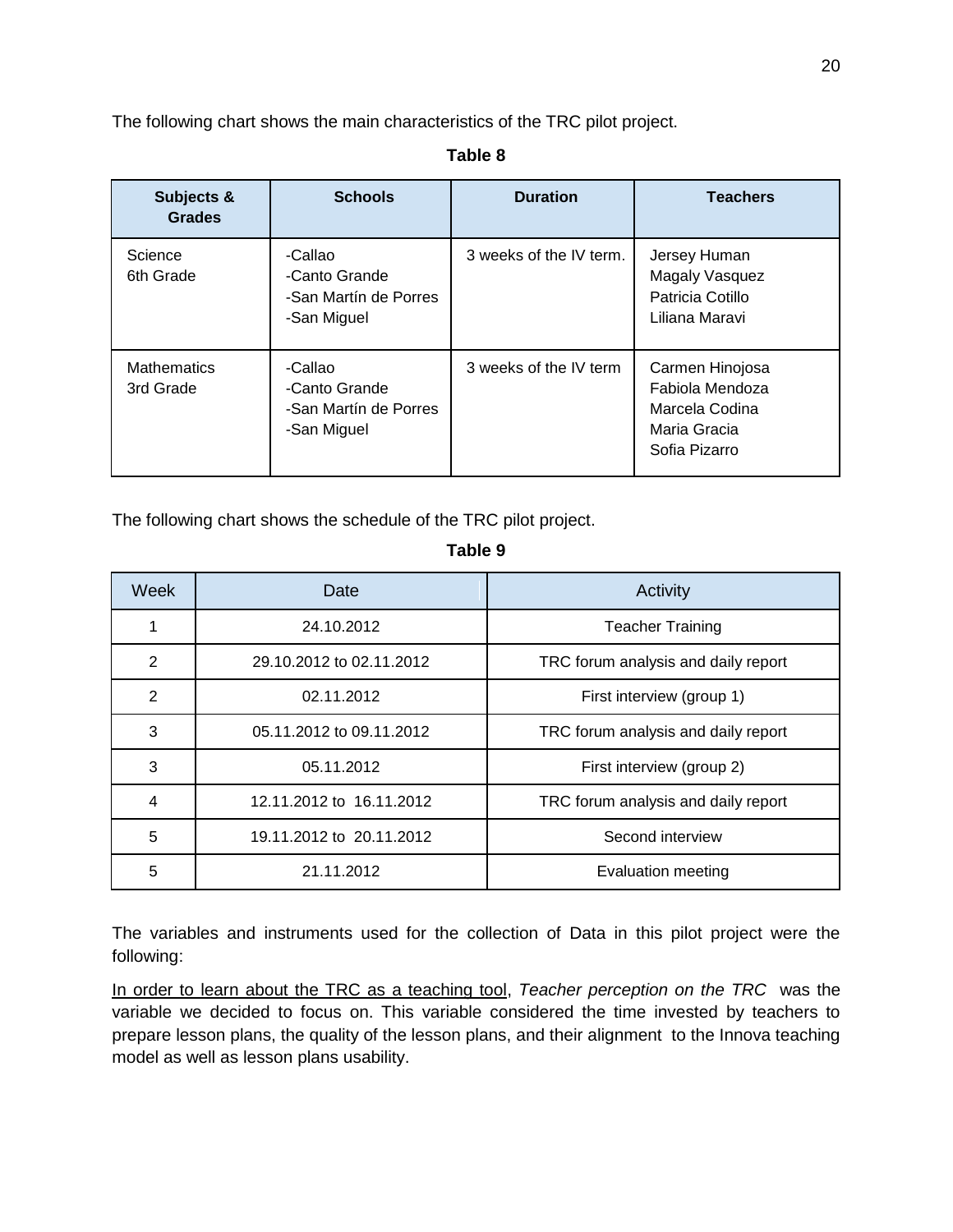Instruments: -First interview at the beginning of the pilot project.

-Second interview at the end of the pilot project.

In order to learn about the TRC forums as tools for discussion and feedback on the lessons, the variable to observe was, s*haring and giving feedback*. This variable considered the forums usability and generation of collaborative learning among teachers.

Instruments: -Daily analysis of the forums.

-First interview at the beginning of the pilot project

-Second interview at the end of the pilot project.

To learn about the TRC as a software we picked up the *TRC User experience* as the variable to focus on. This variable considered the navigation through the platform, access to lesson plans, uploading and retrieving information, etc.

Instruments: -First interview at the beginning of the pilot project.

-Second interview at the end of the pilot project.

| <b>Positive aspects</b>                                                           | Things to improve                                                                                   | <b>Suggestions</b>                                                                            |  |
|-----------------------------------------------------------------------------------|-----------------------------------------------------------------------------------------------------|-----------------------------------------------------------------------------------------------|--|
| It reduces the amount of time<br>to prepare lesson plans.                         | Some sessions are not easy<br>to understand.                                                        | Add extra resources or links<br>related to the topic that is<br>being covered.                |  |
| It<br>allows<br>have<br>to<br>new I<br>teaching<br>materials<br>and<br>resources. | The time assigned to some<br>phases in the lesson plan<br>need to be revised.                       | Check lesson plans before<br>being uploaded:<br>-High cognitive demand                        |  |
| It allows to share experiences<br>among IS teachers.                              | Some<br>lesson plans have<br>content that is not connected<br>to the context of all schools.        | -All resources are correctly<br>attached to each lesson plan<br>and they are correctly cited. |  |
| It allows to have a minimum<br>teaching standard                                  | Some Science lesson plans<br>needed to be performed in<br>the Laborary and it was not<br>available. | -Text<br>editing: grammar,<br>spelling, wording, etc.                                         |  |

The lessons we learned from this pilot, using TRC as a teaching tool were the following:

The lessons we learned from this pilot, using TRC as software were the following:

| <b>Positive aspects</b>                                      | Things to improve                                                                  | <b>Suggestions</b>       |
|--------------------------------------------------------------|------------------------------------------------------------------------------------|--------------------------|
| It is easy to use.                                           | Each lesson plans should be   Make<br>visualized independently, not   interactive. | TRC<br>the<br>more       |
| Weekly organization of the<br>lesson plans is very efficient | all the week in single screen.                                                     | There should be icons to |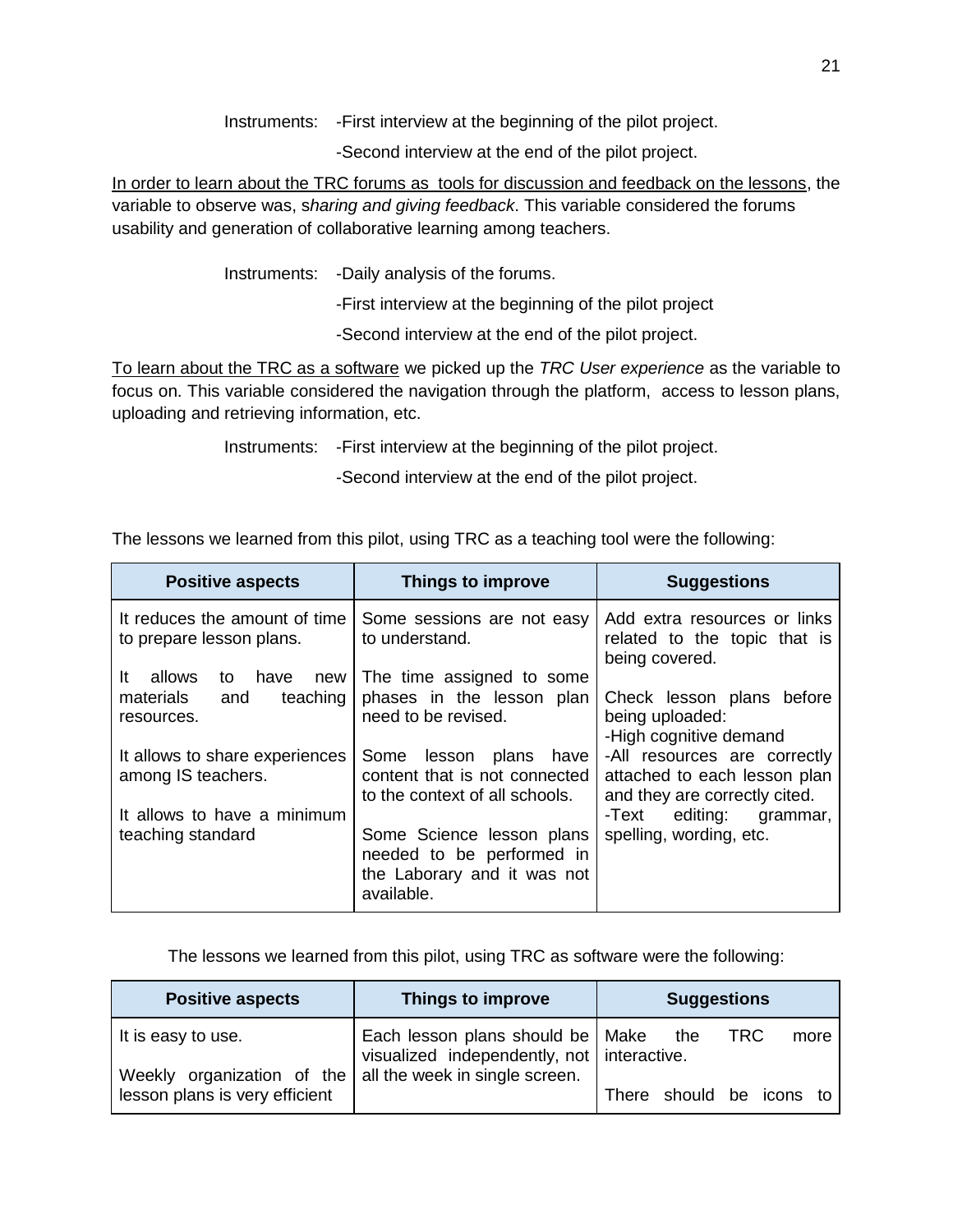| It is difficult to access to identify subject are and term.<br>resources. |                                                                                 |
|---------------------------------------------------------------------------|---------------------------------------------------------------------------------|
| attachments do not  <br>Some<br>work.                                     | font size should be<br>The<br>bigger and the colors should<br>be more inviting. |
| Internet speed at schools is<br>too low.                                  | Include annual program for<br>each subject/grade.                               |
|                                                                           | Generate links to IS website.                                                   |

# *TRC Large Scale Implementation*

After evaluating these results we started a larger implementation of the TRC in the 8 new schools in the network for the school year 2013 (March to December, divided in 4 terms). By the end of the first term, a survey was applied to all participating teachers to monitor the level of usage and satisfaction. In the following tables we present the results of this first survey.

| The TRC is easy to use:                                                                  |                                                                                                                                      |                           |                      |                    |  |
|------------------------------------------------------------------------------------------|--------------------------------------------------------------------------------------------------------------------------------------|---------------------------|----------------------|--------------------|--|
| Totally<br>disagree                                                                      | disagree                                                                                                                             | agree                     | <b>Totally agree</b> | <b>Grand Total</b> |  |
| 1%                                                                                       | 19%                                                                                                                                  | 68%                       | 12%                  | 100%               |  |
|                                                                                          |                                                                                                                                      |                           |                      |                    |  |
| How often do you develop your classes following the lesson plans<br>proposed in the TRC? |                                                                                                                                      |                           |                      |                    |  |
| Never                                                                                    | 1 time per<br>week                                                                                                                   | 2 or 3 times<br>per week  | Every day            | <b>Grand Total</b> |  |
| 4%                                                                                       | 6%                                                                                                                                   | 16%                       | 75%                  | 100%               |  |
|                                                                                          |                                                                                                                                      |                           |                      |                    |  |
|                                                                                          | In comparisson to other years when you needed to prepare your<br>lesson plans, do you consider that the TRC allows you to save time? |                           |                      |                    |  |
| No, never                                                                                | Yes.<br>sometimes                                                                                                                    | Yes, most of<br>the times | Yes, always.         | <b>Grand Total</b> |  |
| 6%                                                                                       | 27%                                                                                                                                  | 40%                       | 27%                  | 100%               |  |
|                                                                                          |                                                                                                                                      |                           |                      |                    |  |
| The lesson plans in the TRC are coherent with Innova educational<br>model:               |                                                                                                                                      |                           |                      |                    |  |
| <b>Totally</b><br>disagree                                                               | disagree                                                                                                                             | agree                     | <b>Totally agree</b> | <b>Grand Total</b> |  |
| 2%                                                                                       | 13%                                                                                                                                  | 71%                       | 13%                  | 100%               |  |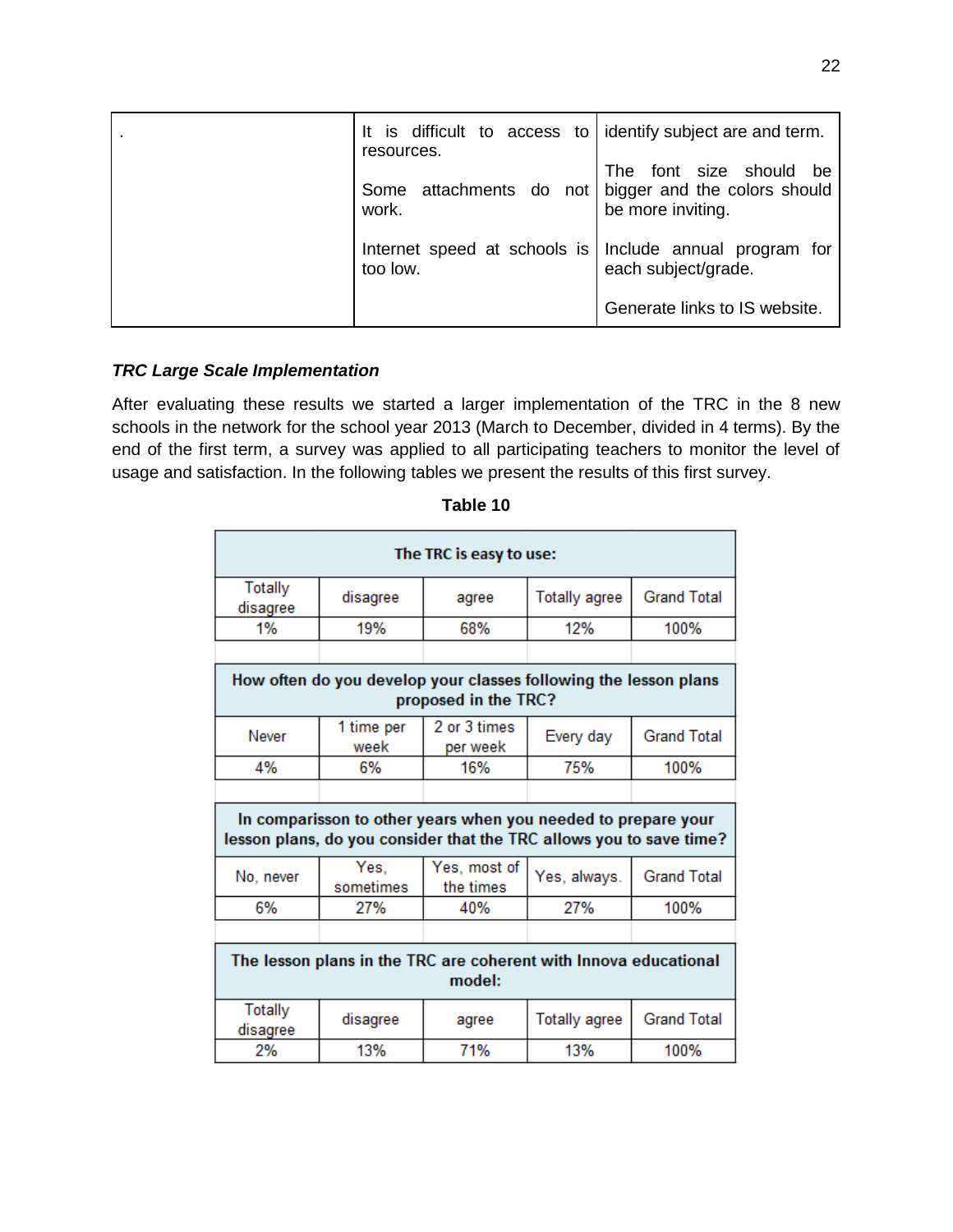The results of this survey have been analyzed and shared by the members of the academic department in order to make the corresponding adjustments. Another survey will be applied during this school year and focus groups will be held to collect feedback on usability, navigation, and quality of the lesson plans.

#### **References**

**Banco Central de Reserva (2013)**: Reporte de Inflación. Panorama actual y proyecciones macroeconómicas. Marzo 2013, Lima.

**Benavides,M.; Ponce, C. & Mena, M. (2011)**: Estado de la Niñez en el Perú. Fondo de las Naciones Unidas para la Infancia y Instituto Nacional de Estadística e Informática. Lima

**Colegios Peruanos - Dirección de Calidad (2013)**. Informe final del Piloto SOLO Learning. (Documento de trabajo). Lima.

**Colegios Peruanos - Dirección de Calidad (2012)**.Protocolo Pilotos. (Documento de trabajo). Lima.

**Colegios Peruanos - Dirección de Calidad (2012)**.Piloto SOLO Learning – Plan de Investigación. (Documento de trabajo). Lima.

**Cueto, S.(2007)**: *Las evaluaciones nacionales e internacionales de rendimiento escolar en el Perú: balance y perspectivas.* En: Investigación, políticas y desarrollo en el Perú. Lima.

**Instituto Nacional de Estadística e Informática - INEI (2012)**: *Informe Técnico: Evolución de la Pobreza 2007-2011*. Mayo, 2012, Lima.

**Ministerio de Educación (2007)**: Ley de la Carrera Pública Magisterial. Law Nº 29062. 11 July, 2007

**Ministerio de Educación (2012)**: Ley de Reforma Magisterial. Law N° 29944 . 25 November, 2012.

**Ministerio de Educación (2013):** *Resultados de la Evaluación Censal de Estudiantes de Segundo Grado.* MINEDU: Lima, 2012.

**OECD (2010):** PISA 2009 Results: Executive Summary, Figure 8

**Regional Bureau for Education in Latin America Latina and the Caribbean OREALC/UNESCO (2008)**: Student achievement in Latin America and the Caribbean.Results of the Second Regional Comparative and Explanatory Study (SERCE),Santiago de Chile.

**Rodríguez, C. (2010)**: Educación Vol. XIX, N° 37, septiembre 2010, pp. 87-103